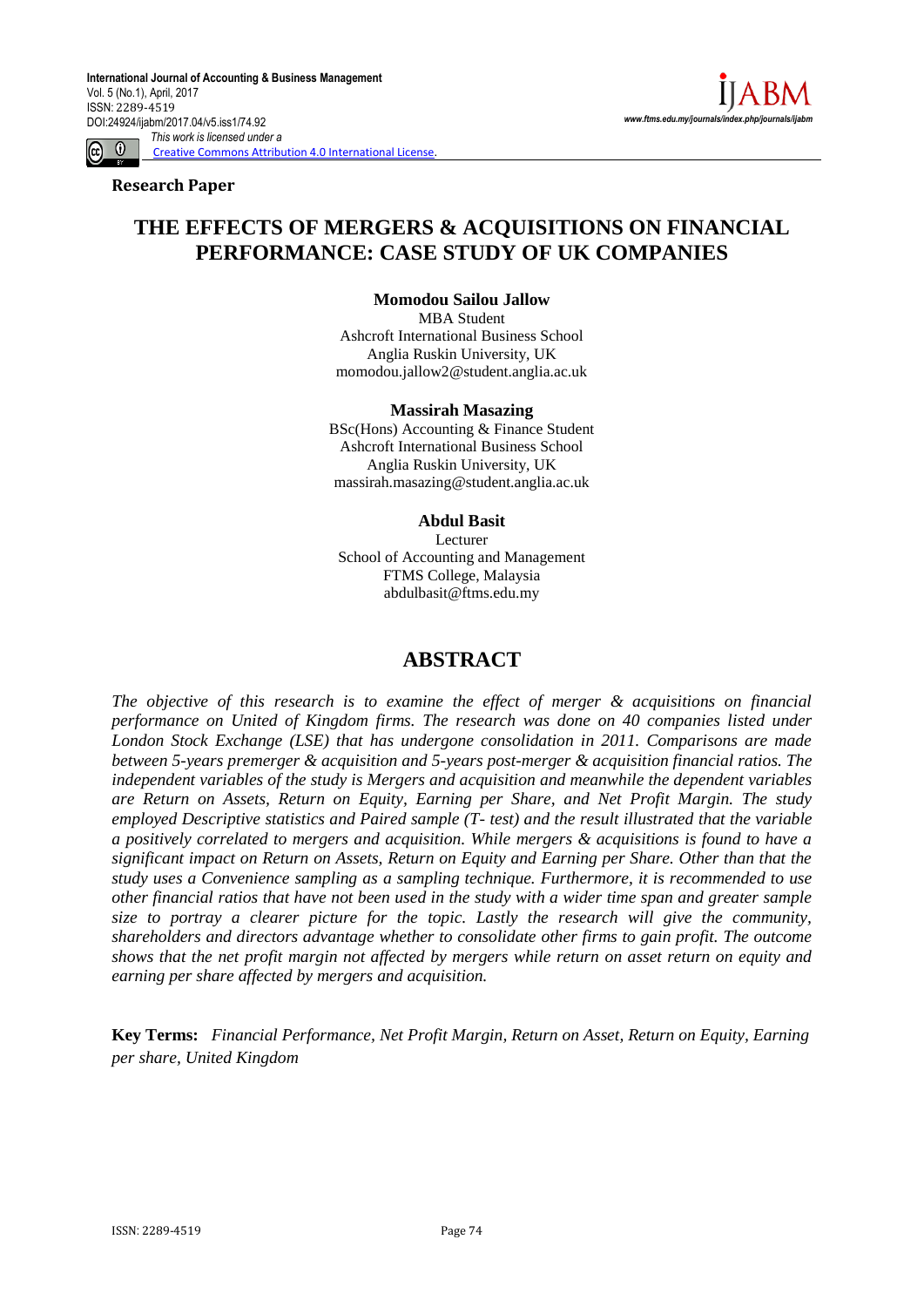# **1. INTRODUCTION**

The main aim of this research study is to explore and identify the effects of mergers and Acquisitions on the company financial performance and it is a study of the Companies in the UK that has undergone mergers and acquisition in 2011. Tracking back to history mergers and acquisition was first adopted by Wiley and it has evolved in 5 stages where the first stage started in the 1897. Two companies together are more valuable than two separate companies furthermore, this constitute the motive behind mergers and acquisitions of companies in the UK. The main reason of buying a company is to create shareholder value over and above that of the sum of the two companies. Thus, this basis is mainly attractive to companies when times are threatening. Moreover, Strong companies will act to buy other companies to create a more competitive, cost efficient company and the companies will come together hoping to gain a greater market share or achieve greater efficiency (Maditinos et al., 2009).

Mergers and acquisition has always been an issue for strategic managers and financial analysis, which due to the high competition arising from the fast-changing global market, it has significantly resulted in a condition where firms are finding it gradually difficult to remain competitive. Several studies have been conducted in developed and developing countries in order to address the effects of mergers and acquisition on company financial performance. Kruse, Park and K. Suzuki, 2003 did a study on the Japan manufacturing industry; Pazarskis, Vogiatzogloy, Christodoulu and Drogalas, (2006) concentrated on Greece manufacturing companies; Ramaswamy and Waegelein (2003) did in Hong Kong production companies; Tang (2015) research on bank sector in Philippine; Dutescu, Ponorica and Stanila (2013) concentrated on Romania on consumer goods and service market; and lastly Hagedoorn and Duysters (2000) concentrated on Holland technology sector. Most of the previous studies on mergers and acquisition utilize financial variables such as Return on assets, Gross profit margin, Return on capital employed, Market Growth, total assets ratio, return on net worth, operational profit margin as their research variable.

According to Healy, palepu and Ruback (1992), the resultant costs and benefits of mergers and acquisition is really a corporate issue and may affect the firm's performance either positively or negatively. Therefore the firm shareholders and their agents are faced with issues in other to determine whether this strategic activities and decisions will end up improving the company's financial performance (Katuu, 2013). Although observing into the problem of mergers and acquisition as always been seen as a very difficult issue for the leaders of companies. As a number of M&A literature and economic theories present that if firm don't practice mergers and acquisition shareholders wont experience positive abnormal earnings from anticipated value creation post-merger (Cartwright & Cooper, 2013; Moeller et al., 2005). According to long (2015) firms shareholders value can increase due to acquisition activities. Other than that Li and Pan (2013) also argued the value of the acquired firm will increase other than functioning individually. Fluck and Lynch (2011) also found that consolidation activities commonly used for marginally profitable startups and also this activity will lead to big loss of the firm when it face problems that occurs in the process of mergers and acquisition (Eliasson, 2011).

This research paper will have importance to a several number of shareholders. It will also be a value for investors and firms in the LSE in understanding the significant of mergers and acquisition in analyzing firm performance. The project will further provide additional insight of impact of mergers and acquisition on financial performance in UK, which would be value for researchers and academicians in the same field.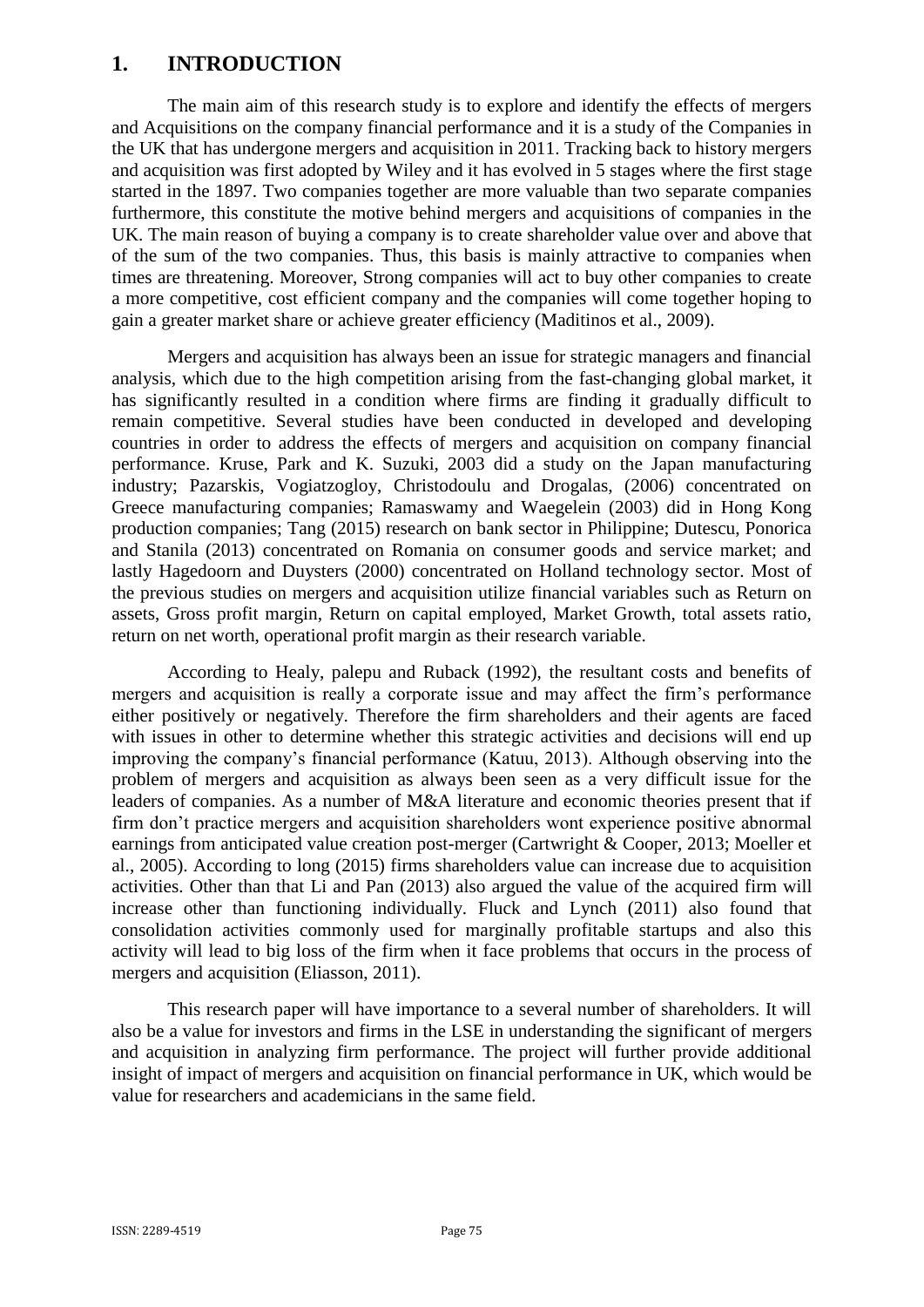### **Research Objectives:**

- $\checkmark$  To examine the impact of mergers and acquisitions on return on assets (ROA)
- $\checkmark$  To examine the impact of mergers and acquisitions on return on assets (ROE)
- $\checkmark$  To examine the impact of mergers and acquisitions on earning per share (EPS)
- $\checkmark$  To examine the impact of mergers and acquisitions on Net profit margin (NPM)

# **2. LITERATURE REVIEW**

In accordance to Manne (1965) as most cited definition, merger and acquisition can be defined as the collision of two business entities in order to obtain a specific business objective (Yanan et al., 2016). Merger and acquisition are often used interchangeably, but they are not the same terminologies. Moreover, merger and acquisition can be defined as two or more organization join together to constitute one organization, which is stated by Copeland, Weston and Shastri (1983). Based on Healy and Ruback (1992), financial performance refers to the measure of how companies utilize its assets from its primary mode of doing business in order to generate income. In Mergers and Acquisitions, firm's financial performance is gauged by assessing the liquidity, Profitability, and solvency (Saboo and Gopi, 2009).

There are various theories that are related to merger and acquisition phenomena and one of them is synergy. Sirower (2006) states that synergy has the type of reactions that happen when two or more factors consolidate to create a noteworthy impact together (Ficery et al., 2007). On the other hand, authors like Alexandritis, Petmezas and Travlos (2010) states the main aim of mergers and acquisitions is to build shareholder wealth through expanded synergies. Takeovers that are propelled by accomplishing synergy will produce positive total gains. There are three types of synergies and these are cost of production related that leads to operational synergy, cost of capital related that leads to financial synergy and price related that leads to collusive synergy. This theory explains merger and acquisition transactions that are undertaken with the aim of realizing synergies that will boost future cash flows thereby enhancing firm's value (Ogada et al., 2016). Operational synergies can be originated from the combination of operations of separate units; such as joint sales force and the transfer of knowledge (Hellgren et al., 2011). On the other hand, the financial synergy theory is based on the proposition that nontrivial transaction costs associated with raising capital externally as well as the differential tax treatment of dividends; may constitute a condition for more efficient allocation of capital through mergers from low to high marginal returns, production activities and possibly offer a rationale for the pursuit of conglomerate mergers (Ogada et al., 2016). Thus synergy theory plays an important role to elude the mergers, which can effects, the firm's performance. Furthermore, there are number of literatures on merger and acquisition which supports the view that market for corporate takeover is undertaken to obtain a number of objectives including to achieve operational efficiency or financial improvement through synergy either in the form of revenue, cost or financial synergy. Most often cited objective for merger and acquisition is to achieve synergy through combination of operation of both target and acquiring company (Ashfaq, 2014).

The Valuation theory contends that directors have better information about the objectives value in an acquisition than stock markets or shrouded interests in other organizations and the procured organization is used to gain ownership in other organizations as stated by Holderness and Sheehan (1985). The ambiguity of the private data makes it difficult to value the advantages involved. Through this private data, the net gains can be accomplished (Trautwein, 1990). This net gains can be accomplished, when inside information gives an organization more value than the market has valued it to have. Indeed, even productive markets can't draw an image of an organization's actual value if one buyer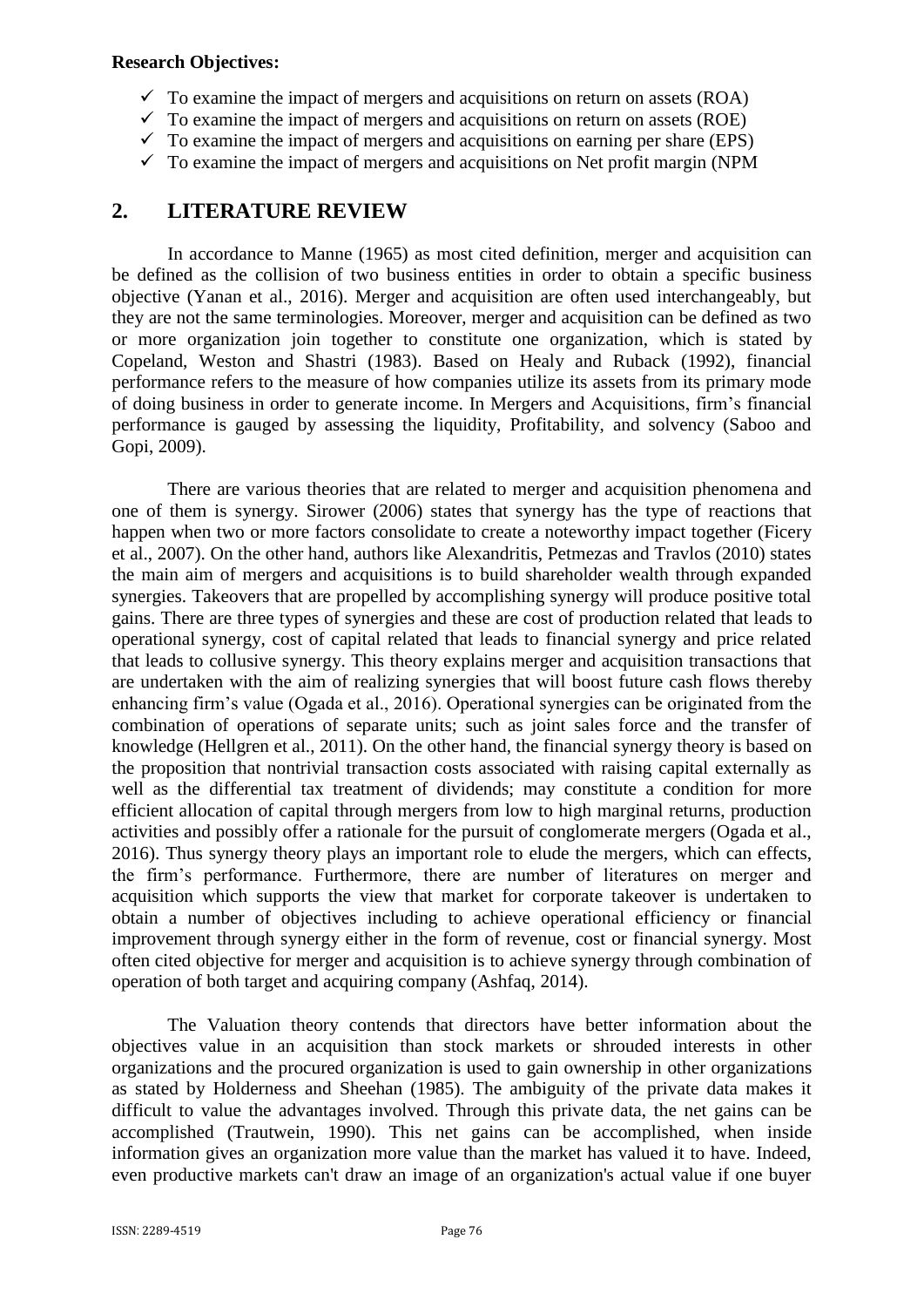possess inside information (Dilshad, 2013). Empire building implies that directors may have incentives to grow their firm past its optimal size. In accordance to Amihud and Lev (1981), a greater firm gives more status than a smaller one and managerial pay is emphatically related with the span of the firm which effects on total firm performance. On the other hand, Tong (2012) states bigger and more aggregate firms empower managers to differentiate their wealth and to enhance their job security since the cash flows of the objective firms are not exactly perfectly linked with their own firm. Moreover, in the lance of firm performance, Walsh (1988) reported that consolidating organizations have a higher executive turnover than non-merging organizations, which bolsters a clarification of mergers in terms of managers' quest for opportunities as per cite by Noren and Jonsson (2005).

# **2.1 Empirical Studies**

Several empirical literature studies are notable and high lightened. Sulaiman (2012) carried out this study to comprehend the impacts of business mergers on the Oil and Gas industry of Nigeria. The point of this research is to see if mergers enhance the after merger performance of sample firms from the Oil and Gas industry sector of Nigeria. The results of investigation demonstrate that post-merger profitability, liquidity, efficiency capital and leverage position enhanced fundamentally. Sibel and Ihsan (2012) analyzed the impact of sectorial and geological diversification on the performance of Turkish banks and attempted to show how the diversification influences banks' performance. The review investigated 50 Turkish banks that diversified between the periods 2007 and 2011. The findings affirm the results of the present review, which did not find any significant relationship amongst diversification and performance (Bendob, 2015).

Kruse, Park and K. Suzuki (2003) dissected the long-term working performance of Japanese companies following the merger and acquisition agreements. The main aim this review is to examine the long-term effect of merger and acquisition on the working performance of Japanese acquiring companies. In this review the accounting based ratios such has ROE, ROA, Net profit, earning per share, and return on capital employed (ROCE) are utilized to gauge the operating performance taking after the merger. It is finalized that merger and acquisitions deals significantly impact on the long-term performance of procuring firms. Marangu (2007) conducted a study that concentrated on the impact of mergers and acquisitions on financial performance of non-recorded commercial banks in Kenya. This research focuses on the profitability of non-recorded banks, which merged from 1994 to 2001 and utilized four measures of performance, which are benefit, return on assets, shareholders equity and total liability. The findings presumed that there was significant change in performance for non-recorded banks, which merged contrasted with non-recorded banks that did not merge inside a similar period. This affirms the hypothetical assertions that organizations derive a bigger number of synergies by merging than by working as individual outfits. With this outcome this specific research is a well structured therefore it's exceptionally important to the support of the research project.

Pazarskis, Vogiatzogloy, Christodoulou and Drogalas (2006) conducted a research on the effect of corporate merger over the working performance of Greece manufacturing acquiring company. In this study, sample of 50 Greeks manufacturing organizations are viewed that are listed on Athens stock market and the period taken from this study is from 1998 to 2002. This study utilized financial and non-financial variables to assess the financial performance. The findings shows that the performance of consolidated company reduces after merger, which is unique in relation to Ramaswamy and Waegelein (2003) who studied the long-term post acquisition performance of companies in Hong Kong and their study conclude that there is significant positive improvement of the post acquisition performance as compared to the pre acquisition. According to Usman, Mehboob, Ullah and Farooq (2010)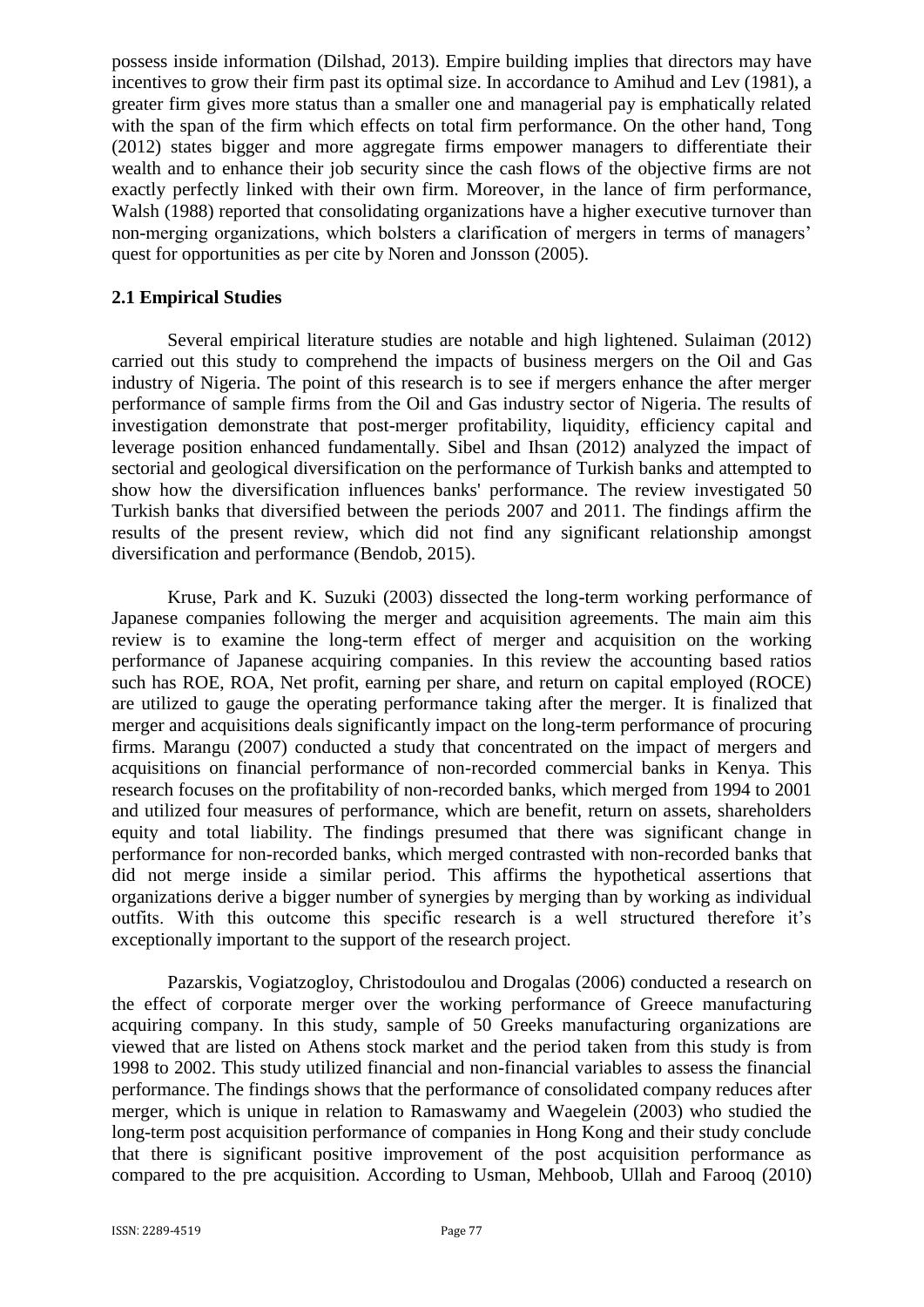study the financial performance of the acquiring companies in Pakistan. To evaluate the financial position of merged manufacturing companies in Pakistan is the main aim of this paper. The study took a sample of 14 manufacturing consolidated companies and a sample of 14 matched control companies in other to evaluate their position. The results of this study demonstrated that the joined firms don't perform significantly in respect to the control firms. It is concluded that the merger don't significantly impact on financial performance of the merged company with respect to industrial peers.

Several different variables have been adopted when measuring financial performance. The main variable utilize in this project is return on assets, which is term as how firm's directors utilizing its companies assets in order to generate profit. Moreover, the second variable is return on equity which is the financial ratio that indicates to the amount of profit an organization made compared with the aggregate sum of shareholder equity contributed (Mboroto, 2013). Thirdly is earning per share, which is defined as the firms profit allocated to each outstanding share of common stock and which indicate firm's profitability (Wilkinson, 2013). Lastly is the net profit margin that can be known as the entire total income of a firm, which produced from their sales revenue that includes all cost of operation (Wilkinson, 2013).



**Figure 1: Conceptual Framework** Source: Authors own development based on various readings

#### **2.2. Mergers & Acquisition and Return on Assets**

Return on assets is considered as an important indicator in measuring company's efficiency through using its total assets under its control, and it's calculated by taking net operation income divide by firm's total assets. According to Hall and Weiss (1967) they consider firms return on assets as a measurement to gauge performance in order to examine profitability and size relationship (Dogan, 2013). Based on Khrawish (2011), ROA is a ration of firm's income to its total assets and having a positive significant on company's profitability. In auxiliary, Peterson and Schoeman (2012) tacit that the benefit of the organization's ability to produce income for a specific time span and Return on Assets is a general indicator that mirrors both the overall revenue and the proficiency of the establishment. ROA measures the efficiency with which the acquiring companies utilize its assets to generate profit (Ashfaq, 2014). This variable is used to measure the financial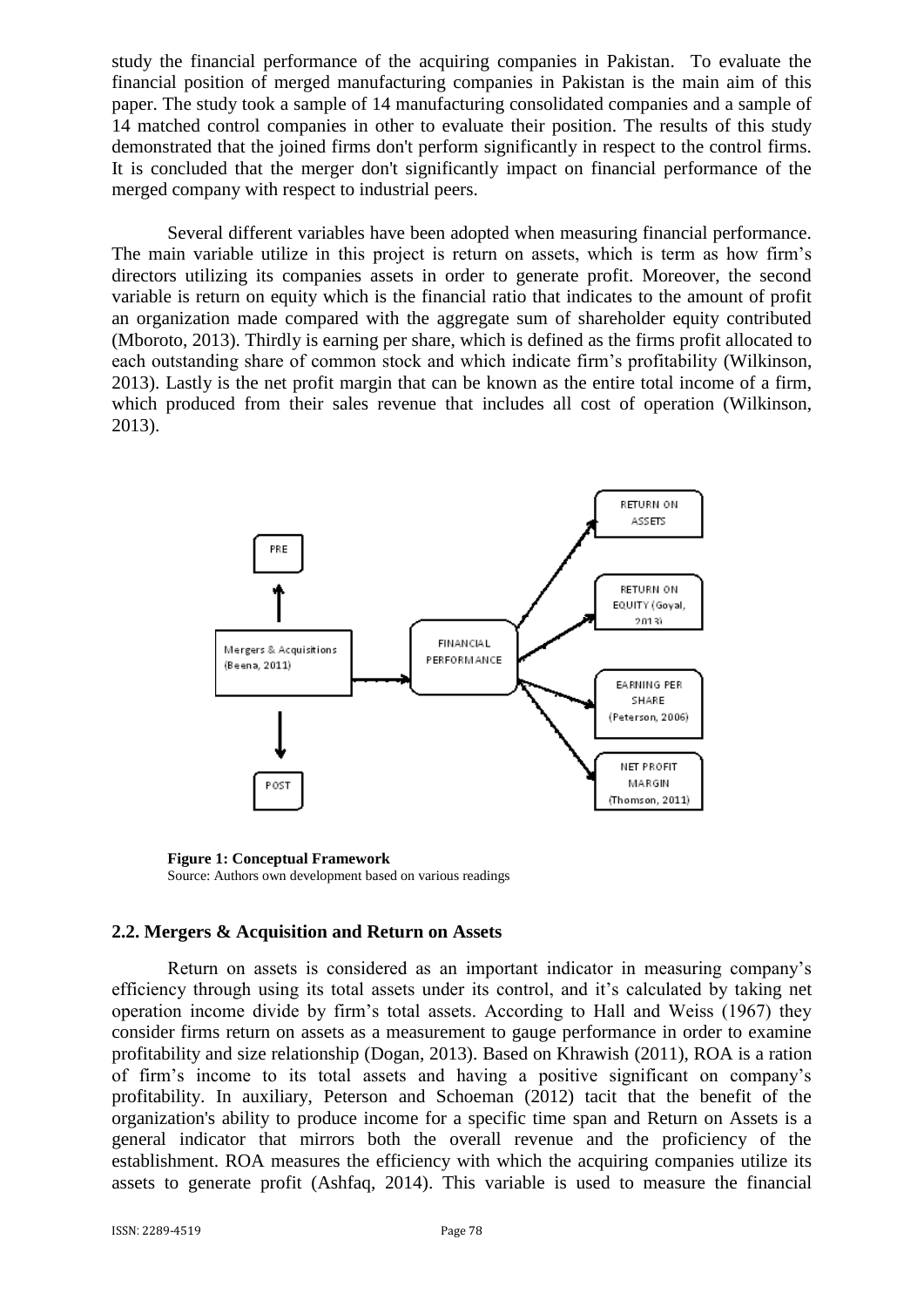performance of a particular company; whether there was a significant improvement of the monetary condition of the company after merger and acquisition (Njogo et al., 2016).

H1: *Mergers & Acquisition has significant impact on Return on Assets.*

# **2.3 Mergers & Acquisition and Return on Equity**

The best measurement tool considered by investors for financial performance is Return on Equity. A firm with high return on equity is regarded as one capable of producing liquidity internally. Based on Khrawish (2011), the return on equity is the ratio of income after reduction of taxes divided by the total equity capital of the firm. This variable reflects how a company is effectively managing its shareholders funds therefore, the stronger the ROE of the firm the more effective its management is making use of the shareholders' funds. The main disadvantage of this variable is that it's very sensitive to change in financial gearing (Naba & Chen, 2014). According to Mishkin (2006), ROE ratio shows how gainful an organization is by contrasting its net income with its normal shareholder's value (Naba & Chen, 2014). Pazarskis et al. (2006) believe that when the merger and acquisition implemented, the value of the shareholder between the companies will be increased. Hence, the higher the proportion rate, the more effective administration is in using its value base and the better return are to shareholders (Naba  $&$  Chen, 2014). Mergers and acquisitions activities are the prior factors of improving financial performance (Pazarskis et al., 2006). If a particular firm has a high ROE, it indicates that the company probably be one that is fit for creating money inside and by this, the higher the ROE, the better the organization is as far as the profit generation.

H2: *Mergers & Acquisition has significant impact on Return on Equity*

### **2.4. Mergers & Acquisition and Earning per Share**

According to Black, Wright and Davis (2011), this variable is considered has the most powerful tool used in measuring investment analysts. Companies that save its EPS rather than paying them as dividends always incur higher EPS from year after year and which will able to uphold the firm's capital structure without borrowing and leads to rise in assets with greater EPS and higher earning. As per Chatfield, Dalbor, & Willie (2008) shareholder value for the firm is sturdily influenced by analysis appraisals of the firm's future earnings per share (EPS). However, pure accounting treatment and its subsequent effect on EPS, whether increasing or decreasing, following a merger or acquisition are also irrelevant. Related examples from mergers and acquisitions where EPS may change without conclusive value relevance are whether the transaction is accounted for by the amount of asset step-ups (Bergquist & Vesterberg, 2015). Rappaport (2005) argues that analysts put a lot of emphasis on earnings when forecasting performance and managers can go to great lengths to meet earnings expectations. The same holds true when evaluating mergers and acquisitions (Bergquist & Vesterberg, 2015).

### H3: *Mergers & Acquisition has significant impact on Earning per share*

# **2.5. Mergers & Acquisition and Net Profit Margin**

This is the profit which is obtain from when interest and taxes is been deducted from the gross profit in other words it's the profit generated from all the phrases of the venture. Therefore according to Thomson (2011) and organization with a consistently high net margin shows that the firm with one or more competitive advantages to their competitors and also provide the firm with a cushion in the event of downturns (Zollo & Kerrigan, 2012). Li and Pan (2013) tacit that the value of the combined firm will increase by doing merger and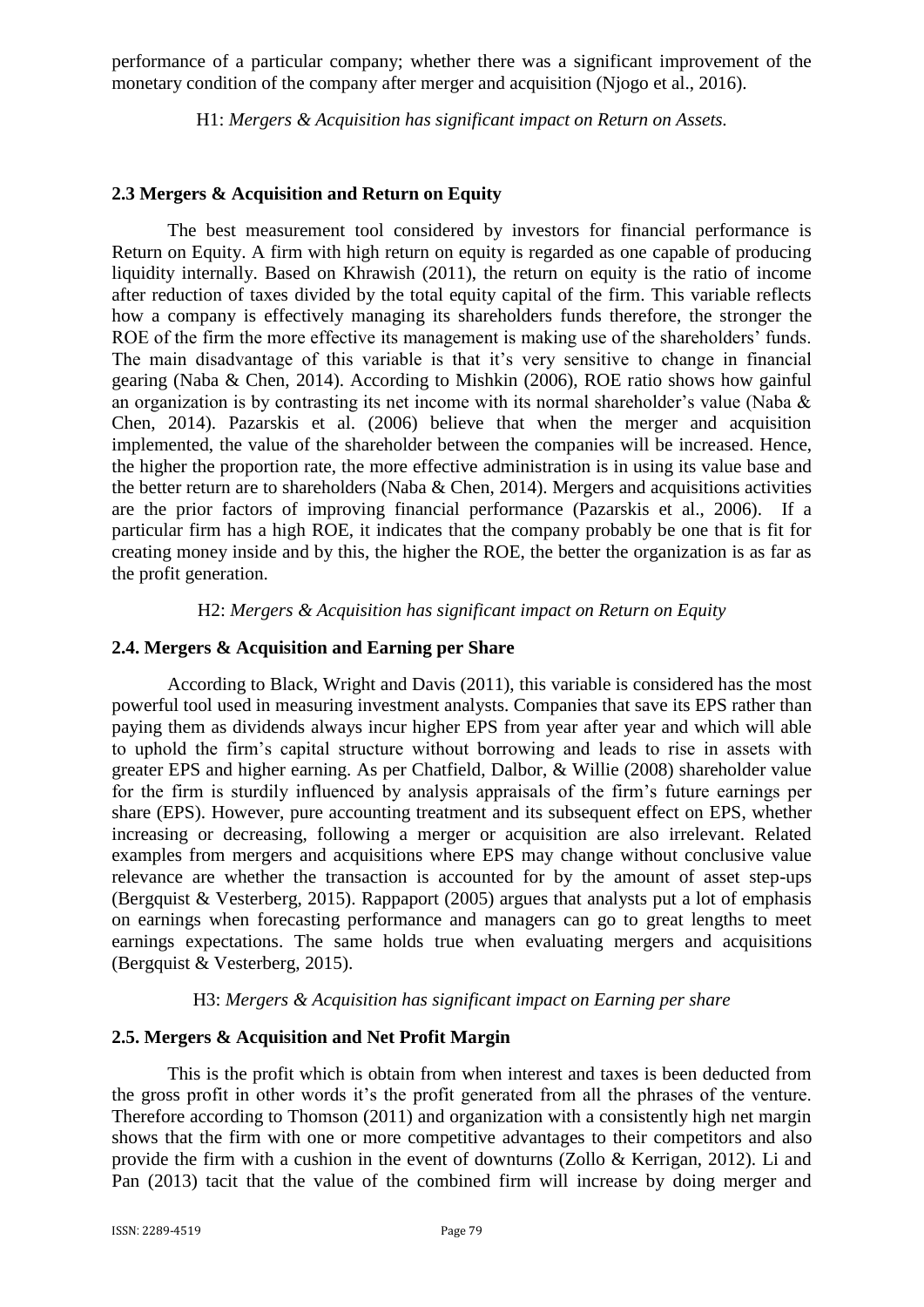acquisition rather than operating individually. Based on Maranjian (2009), when the companies are having higher margins, it reflects their strength. They have an advantage in competitive situation since high margin companies able to afford to lower prices which competitors will have pressure because of it (Maranjian, 2009). Furthermore, one proposal is that merger and acquisition regularly used as a strategy to prepare financing for marginally profitable start-ups as stated by Fluck and Lynch (1999). Other than that, merger and acquisition would enhance the value and efficiency of a company (Wang & Moini, 2012) and some scholars used NPM to gauge the profitability. The net profit margin is utilized to identify the significant progress of the financial condition of the company after merger and acquisition (Kausar and Saba, 2011).

H4: *Mergers & Acquisition has significant impact on Net Profit Margin*

# **3. METHODOLOGY**

### **3.1 Research design**

This research paper adopted descriptive and explanatory design, which used to determine the causal effect between mergers and acquisition on the financial performance of UK companies in 2011. Causal research design is consistent with the study's objectives and questions, which are to examine the impact of mergers and acquisition on firm's financial performance when it comes to return on asset, return on equity, EPS, Net income (Gay and Airasian, 2003). Furthermore, the data is gauged repeatedly overtime in other to answer the aim of the research therefore the study uses longitudinal data. This method repeats the measurement of the sample overtime so that the progress and changes can be tracked down. Therefore approaches such as cross sectional are not necessary because it uses data from various sample at each time while this method allows the sample to be used for an observation over time (Madrigal & McClain, 2012).

### **3.2 Data Collection Method**

Secondary data collection method is applied in this research paper, in which the data are collected from firm's annual reports, financial statements of the different companies that involve in mergers and acquisitions ranging from five years pre and post mergers and acquisitions. Although secondary data can be a suitable source of information to help frame and answer the research questions, Sanders et al. (2009) tacit that initially secondary data would appear to be significant, however upon nearer investigation are not fitting to your research objectives and in light of this we should be cautious while choosing your secondary information sources and their legitimacy (Lopez, 2013). The total population of this study is 610 transactions of mergers and acquisition that has taken place in 2011 and are listed in the London stock exchange.

| Table 1: The Illustration of the sample size |                                      |    |  |  |
|----------------------------------------------|--------------------------------------|----|--|--|
| <b>Stock Exchange</b>                        | Number of mergers and acquisition in |    |  |  |
|                                              | 2011 (UK)                            |    |  |  |
| London Stock Exchange                        | 610                                  | 40 |  |  |

The sample size of the study is 40 companies, which are picked proportionally from the total population in the stock exchange and the data will be collected from year pre-merger 2006-2010 and post-merger 2012-2016. The sampling method adopted in this study is convenience sampling, which is a form of non-probability method and referred to as data that is easily available and collected (Kothari, 2004). This method was used due to the financial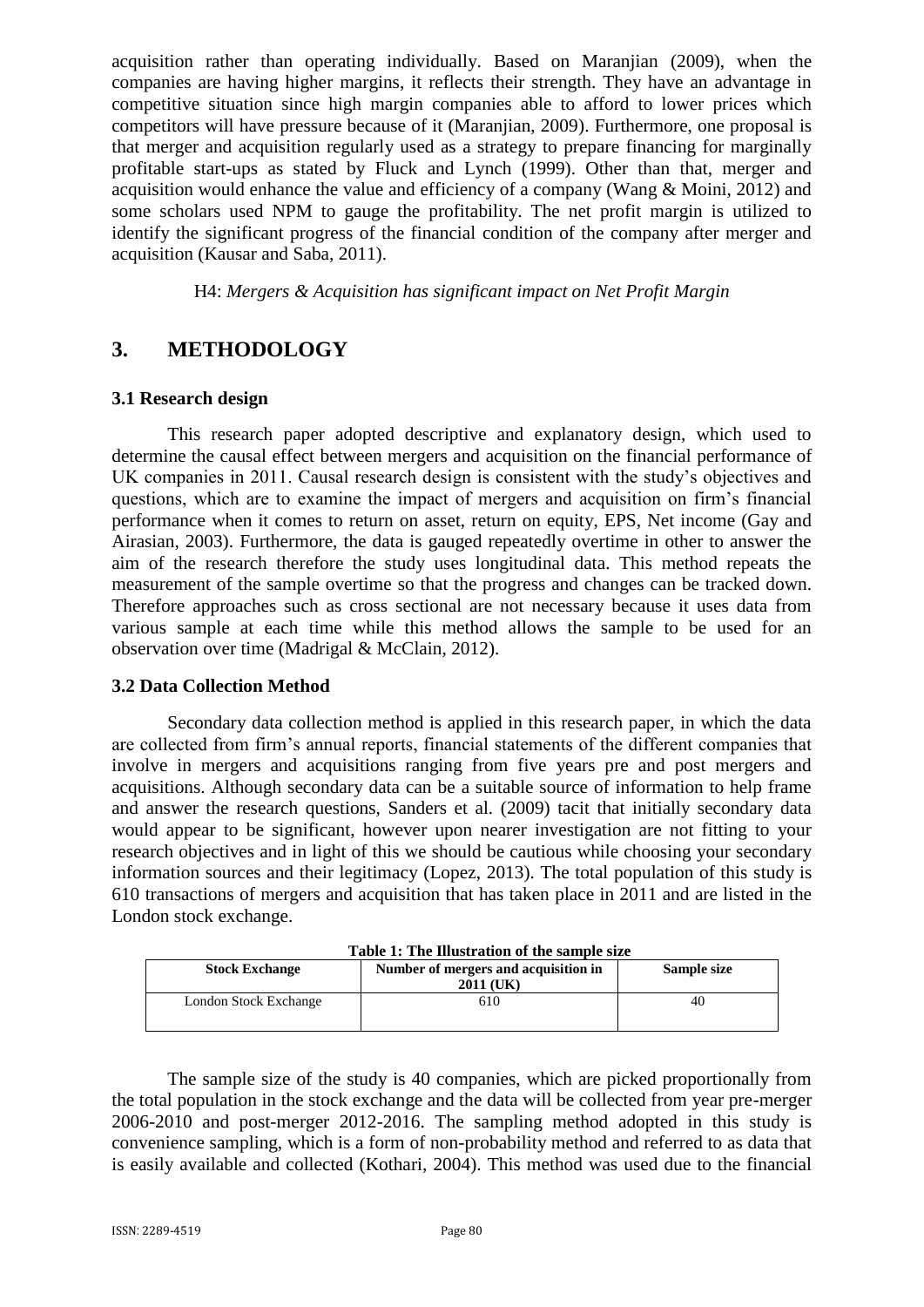information of some merged companies was not easy to obtain from their annual reports, so firms were chosen due their availability of five years data before and five years after merged which was required for the study (Latham, 2007).

### **3.3 Ethical issues and Accessibility**

For the ethical issues, ethical consideration in research is important in order to avoid any errors; prohibitions against fabricating, misrepresenting research data promote the truth and minimize error as well as falsifying (Resnik, 2015). As a secondary research the ethics issues are limited since it's not involving practices like interviews and survey which is human behavior, so therefore the only issues that will be taken into consideration is legal access and patents to the access books and articles which will be prevented with the help of references and citations (Smith, 2003). Therefore statistical information collected from this research project is easily access because it's obtained from the firm published annual reports and financial statements, which is posted in the company's websites and magazines.

### **3.4 Data Analysis Plans**

The data should be analyze and interpreted in a way that can be easily comprehended by any rational person so that it can be meaningful. In this study, a Descriptive statistics method is adopted in order to analyze the data that gives graphic and numerical process to summarize a collection of information in a precise, clear and understandable way with the aid of SPSS software. Siers (2010) posit descriptive statistics as an instrument with small outcome when sample of the data is limited. In auxiliary, T-Test Statistic is applied in order to establish the association between pre-post merger and acquisition performance. This T-Test is utilized to compare the real sample mean with the hypothesized population mean and the importance of this test is to determine whether the average mean is similar before and after observation (Harmon, 2011). Thereby, this t test is suitable to be applied to avoid smaller number of subjects since finding subjects is difficult and time-consuming. Plus, the probability of having erroneous term is low and has considerable economic value (Price, 2000). SPSS package is used to run the raw data and it is simpler to discover statistical test, which are quicker and less demanding essential capacity access like descriptive statistics (Norusis, 2008).

# **4. DATA ANALSIS AND FINDINGS**

The target population of this project is 3394 firms that have mergers in UK in 2011 and the sample population size is 40 companies listed in the London Stock Exchange.

Convenience sampling will be adopted to draw the sample with the help of SPSS software to run the data collected. The data will be analyzed through the help of a Sample ttest statistics to gauge the significant of the variables (independent and dependent) of the study.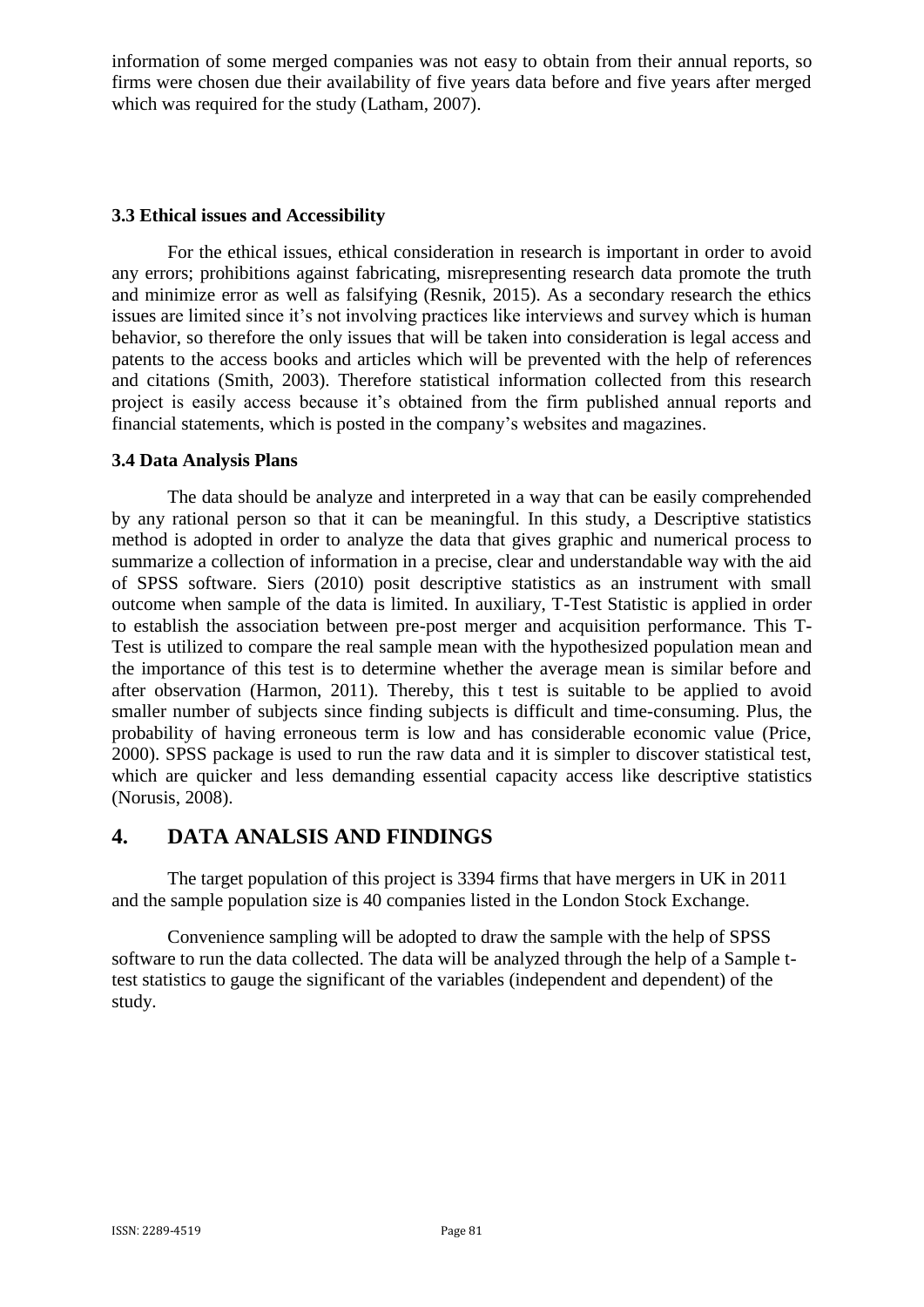# **4.1. Descriptive Statistics**

| rabic $\equiv$ : Descriptive incans |          |       |     |                |                 |  |
|-------------------------------------|----------|-------|-----|----------------|-----------------|--|
| <b>Paired Samples Statistics</b>    |          |       |     |                |                 |  |
|                                     |          | Mean  | N   | Std. Deviation | Std. Error Mean |  |
| Pair 1                              | Pre-ROA  | 9.80  | 194 | 12.03          | .863            |  |
|                                     | Post-ROA | 1.32  | 194 | 56.06          | 4.02            |  |
| Pair 2                              | Pre-ROE  | 54.64 | 194 | 175.86         | 12.63           |  |
|                                     | Post-ROE | 10.81 | 194 | 144.14         | 10.35           |  |
| Pair 3                              | Pre-EPS  | 5.25  | 194 | 21.453799      | 1.54            |  |
|                                     | Post-EPS | 9.06  | 194 | 34.33          | 2.46            |  |
| Pair 4                              | Pre-NPM  | 9.63  | 194 | 25.48          | 1.83            |  |
|                                     | Post-NPM | 8.29  | 194 | 16.05          | 1.15            |  |

**Table 2: Descriptive means**

### **4.1.1 Return on Assets**

By looking at the table above, the first Column states that pre-merger Return on Assets of firms is having an average mean of 9.80 with a standard deviation of 12.03 while in the other hand the mean value for post-merger is 1.32 with a standard deviation 56.06. This clearly signify there is a drastic reduction of about 8% of firm's return of assets from premerger to post merger. This significant decline maybe has a result of decline of management efficiency in employing available assets to generate earnings. The results is having similar consistent with that of Agrawal (2013), Yeh & Hoshino (2002), Kemal (2011), Ooghe et al. (2006) and Ismail et al. (2009). This shows that there is a hindrance for companies to buy other firms because there would be a decline in their return on assets (Dilshad, 2013).

#### **4.1.2 Return on Equity**

The result in the above table illustrate that the average mean on Return of Equity of firms on Pre-merger is 54.64 with a standard deviation of 175.86 while that of post mergers is having an average mean value of 10.81 with a standard deviation of 144.14. It's clear that firms return on equity trend drop significantly from 54.64 to 10.81 which is 44%, which maybe as a result of management of the firms not deploying the shareholders' capital in other to generate more return on equity or also it maybe the financial cost firm incurred when taking loans from financial institutions. The outcome is similar to research done by Reddy, Nangja and Agrawal (2013) and Kemal (2011) who found out companies return on Equity drop significantly after a merger and acquisition.

#### **4.1.3 Earnings per Share**

By looking at the table above, it's shown the average mean earning per share of companies before merger has 5.25 with a standard deviation of 21.45, and after the merger earning per share with an average mean of 9.06 with a standard deviation 34.33. This indicate that firms earning per share was lower before mergers but increase around 3% after the mergers and acquisition maybe due to companies going through buyback programs, number of outstanding share decrease, or firms has raised fresh Capital in the business. Masud, (2015); Khuram, (2014); and Raiyani, (2010) found out similar findings that firm earning per share increase significantly after a merger.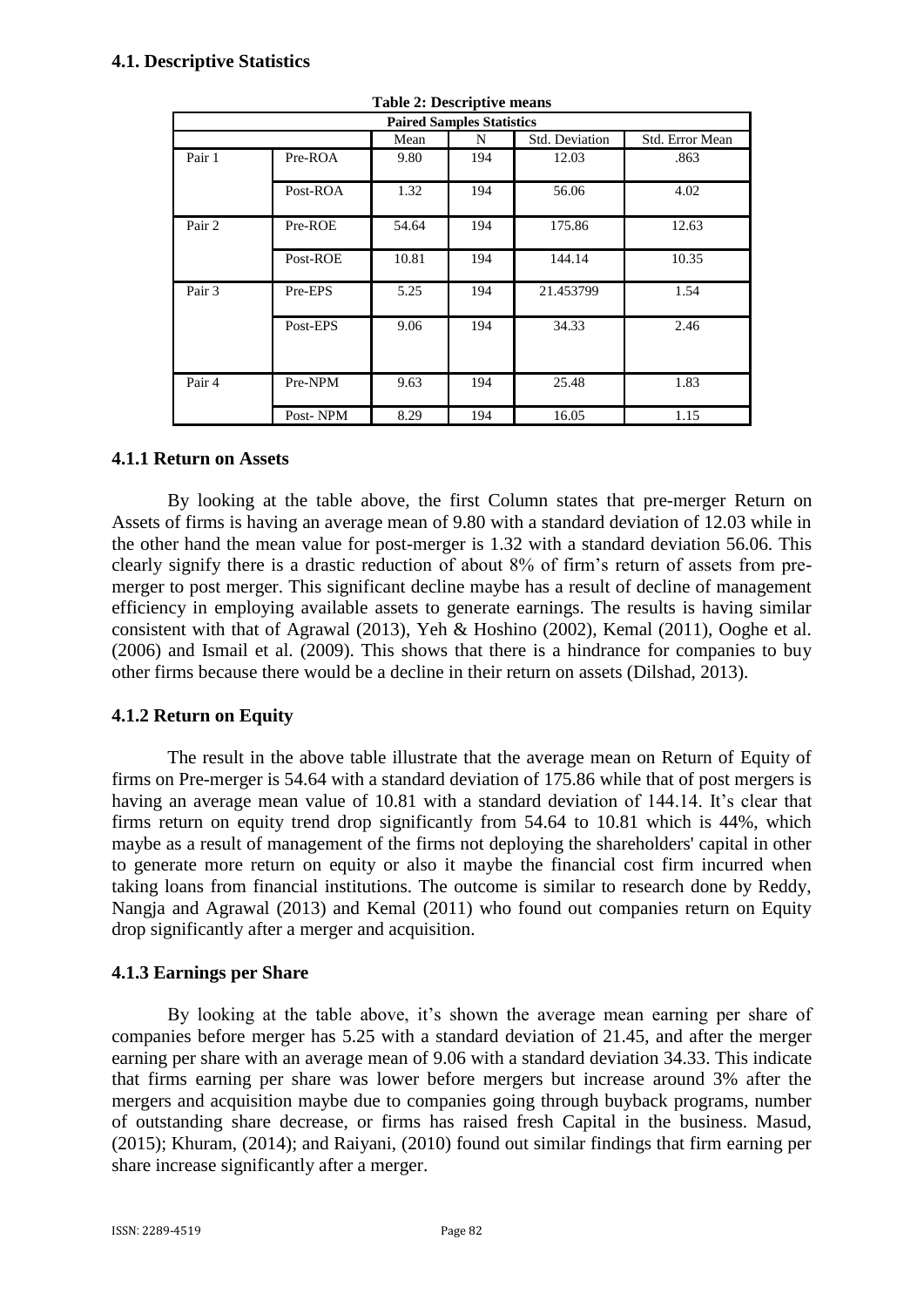# **4.1.4 Net Profit Margin**

In accordance to the above table, it illustrate the average mean of Net profit margin as 9.63 with a standard deviation of 25.48 before merger of companies, but after the merger the average mean change to 8.29 with a standard deviation of 16.05. This shows that the net profit margin of the companies is having little significant on Pre and Post-merger because it dropped around 1%. This reduction of firms Net Profit Margin maybe due to High Fixed business cost, devaluation of inventory or even the increment of Price of goods (Avenir, 2003). However this result is the same with that of Ooghe et al. (2006); Bhabra and Huang (2013) who did a research on Firms Net profit margin and found little significant on firm performance.

| <b>Table 2: Correlation Analysis</b> |                    |     |             |       |  |
|--------------------------------------|--------------------|-----|-------------|-------|--|
| <b>Paired Samples Correlations</b>   |                    |     |             |       |  |
|                                      |                    | N   | Correlation | Sig.  |  |
| Pair 1                               | Pre-ROA & Post-ROA | 194 | 0.083       | 0.247 |  |
| Pair 2                               | Pre-ROE & Post-ROE | 194 | 0.281       | 0.000 |  |
| Pair 3                               | Pre-EPS & Post-EPS | 194 | 0.859       | 0.000 |  |
| Pair 4                               | Pre-NPM & Post-NPM | 194 | 0.265       | 0.000 |  |

# **4.2. Paired Sample Correlation**

According to the table above it seen that the paired correlation value of the variable return on assets before and after merger is recorded to be 0.083 and a significant value of 0.24 which is higher than significant level of 0.05. This signify that return on assets is having a positively correlation with pre-post mergers and the strength among the variables is very weak which is above the significant level of 0.05. The finding show firms assets might be having overcapacity of assets were assets are left idling and not fully utilized or firms fixed cost been too high. However research finding is similar to that of Hair (2006), that correlation value 0.24 is having no correlation or weak relation between variables.

Furthermore, return on equity paired correlation value before and after merger is 0.28 and a significant level of 0.00, which is below the required level of 0.5. With this results it seen that return on equity is having a positively correlation coefficient with pre and postmerger and the strength of the variable is highly significant with a probability value of 0.00 which is below the significant level. The results interpret that firms that undergone mergers and acquisition was depending mostly on equity experiences effective efficiency ratios and this findings is similar with that of Hair (2006), Chinaemerem and Anthony (2015).

In addition, the paired correlation value of Earning Per share is 0.85 before and after merger and a significant level of 0.00 which is very strong significant. The result shows that earning per share is having a positively correlation with merger variable and having a highly significant relationship with pre and post-merger. The result is similar with Khuram (2014) who found out earning per share increase significantly after a merger because firms Revenue adjust and Net profit also increase.

The relationship between Net profit margin and pre-post mergers and acquisition is positively correlated and the strength among the variable is very weak with a value of 0.26 and the value of significant is 0.00 with is highly significant because it's below the level of 0.05. This maybe as a result of companies putting a lot of cash in the business, or the firms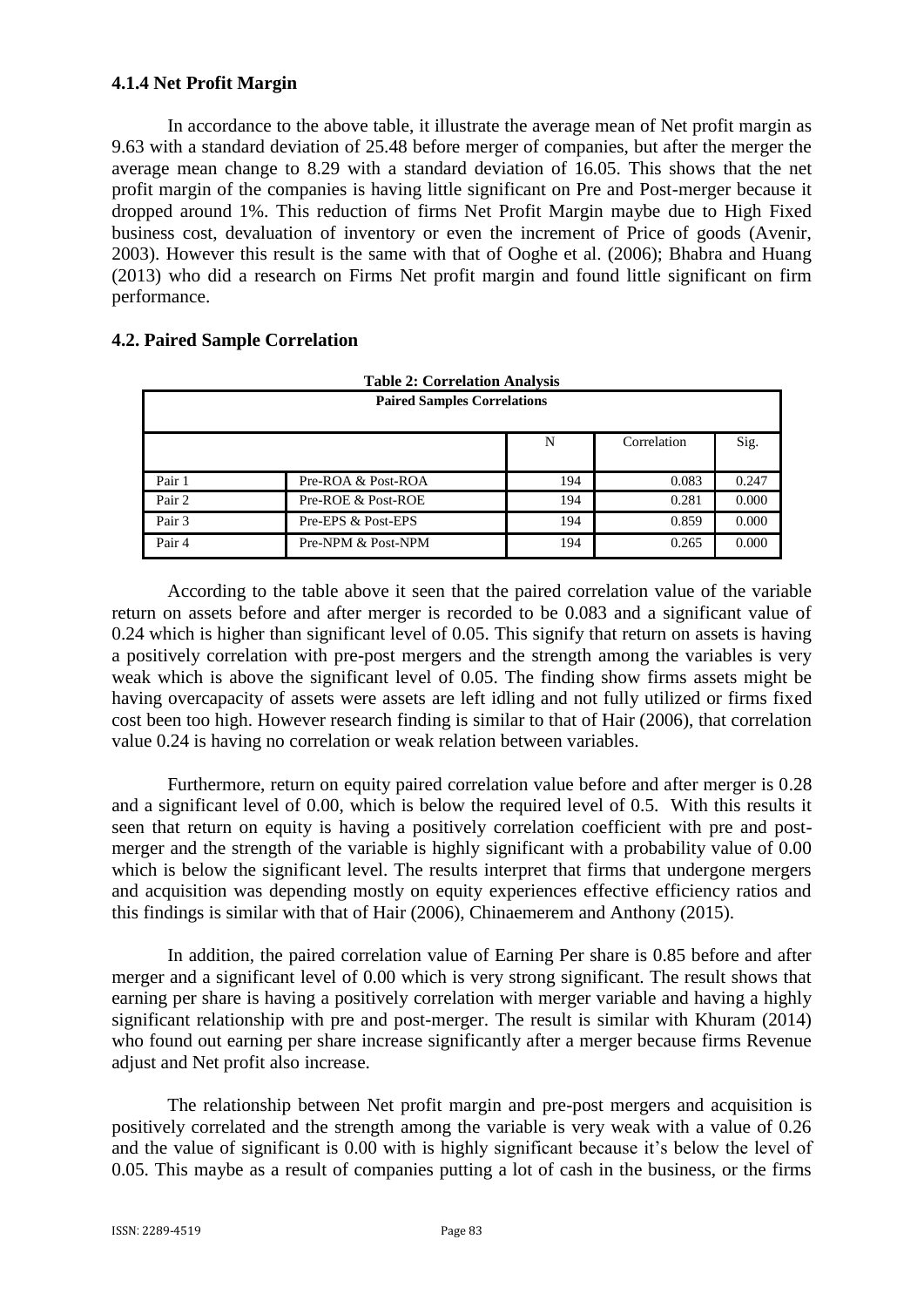may have reduced their total fixed cost. The finding is similar with that of Akinbuli and Kelilume (2013) who found a positively significant on firm's Net profit margin.

# **4.3. Paired Sample (T- Test)**

| <b>Paired Samples Test</b> |                     |          |           |           |                                                 |            |                |     |        |
|----------------------------|---------------------|----------|-----------|-----------|-------------------------------------------------|------------|----------------|-----|--------|
|                            | Paired Differences  |          |           |           | T                                               | df         | Sig.<br>$(2 -$ |     |        |
|                            |                     | Mean     | <b>SD</b> | <b>SE</b> | 95% Confidence<br>Interval of the<br>Difference |            |                |     | tailed |
|                            |                     |          |           |           | Lower                                           | Upper      |                |     |        |
| Pair 1                     | PreROA-<br>PostROA  | 8.488    | 56.34     | 4.045     | .5104448                                        | 16.4673    | 2.099          | 193 | 0.037  |
| Pair 2                     | PreROE -<br>PostROE | 43.830   | 193.5     | 13.89     | 16.41957                                        | 71.2415    | 3.154          | 193 | 0.002  |
| Pair 3                     | PreEPS -<br>PostEPS | $-3.811$ | 19.32     | 1.387     | $-6.548228$                                     | $-1.07509$ | $-2.747$       | 193 | 0.007  |
| Pair 4                     | PreNPM-<br>PostNPM  | 1.333    | 26.26     | 1.885     | $-2.385897$                                     | 5.05346    | 0.707          | 193 | 0.480  |

### **Table 3: Paired Samples Test**

# **Hypothesis 1 :( Accepted)**

According to the table above, its illustrated the mean value of return on Assets pre and post mergers and acquisition is 8.48, the T value as 2.09 and the significant (2- tailed) analysis value 0.037, which is below than the level of significant 0.05 (Blackwell, 2008). Furthermore, this outcome determines that return on asset of companies is having a significant impact between merger and acquisition activities. This finding is similar from that of Yeh and Hoshino (2002), and Ismail et al. (2009) who found out the ROA of merged firms in Philippines decrease significantly after the merger.

### **Hypothesis 2 :( Accepted)**

Moreover, the Return on Equity's mean value of companies before and after mergers and acquisition is 43.83 with a T value of 3.15 and a 2 tailed test (Probability) value of 0.002 which is really below the significant level of 0.05. The outcome illustrated that return on equity is having a high significant between mergers and acquisition. In addition some study carried by Knapp et al. (2005) stated that firms return on equity increase during a post-merger is because the firm looked into to their operational cost and effectively managed other related cost. Moreover, this study is similar with that of Kithitu et al (2012), and Mahesh and Prasad (2012) who concluded Return on equity of companies have significant on merger. On the other hand Masud (2015) and Agrawal (2013) challenged these findings.

### **Hypothesis 3 :( Accepted)**

In accordance with the above table, the standardized mean of Earning per share variable is recorded as -3.81 with a T- test of -2.74 and a significant value of 0.007, which is below the scale of 0.05 significant level. The result shows that earning per share is found to have a significant negative relationship with pre and post-merger and acquisition. Some studies from Liargovas and Repousis (2011); Ahmed and Ahmed (2014) found similar outcomes of Earning per share increasing after a merger.

### **Hypothesis 4 :( Rejected)**

Moreover, mergers pre and post net profit margin record an average mean value of 1.333 with a T –test value of 0.707 and an insignificant probability value of 0.480 that is above 0.05, which is the significant level. This conclusion displays that net profit margin of firm is having insignificant relationship on mergers and acquisition. Liargovas and Repousis (2011) concluded on a similar research that net profit margin of firms reduces significantly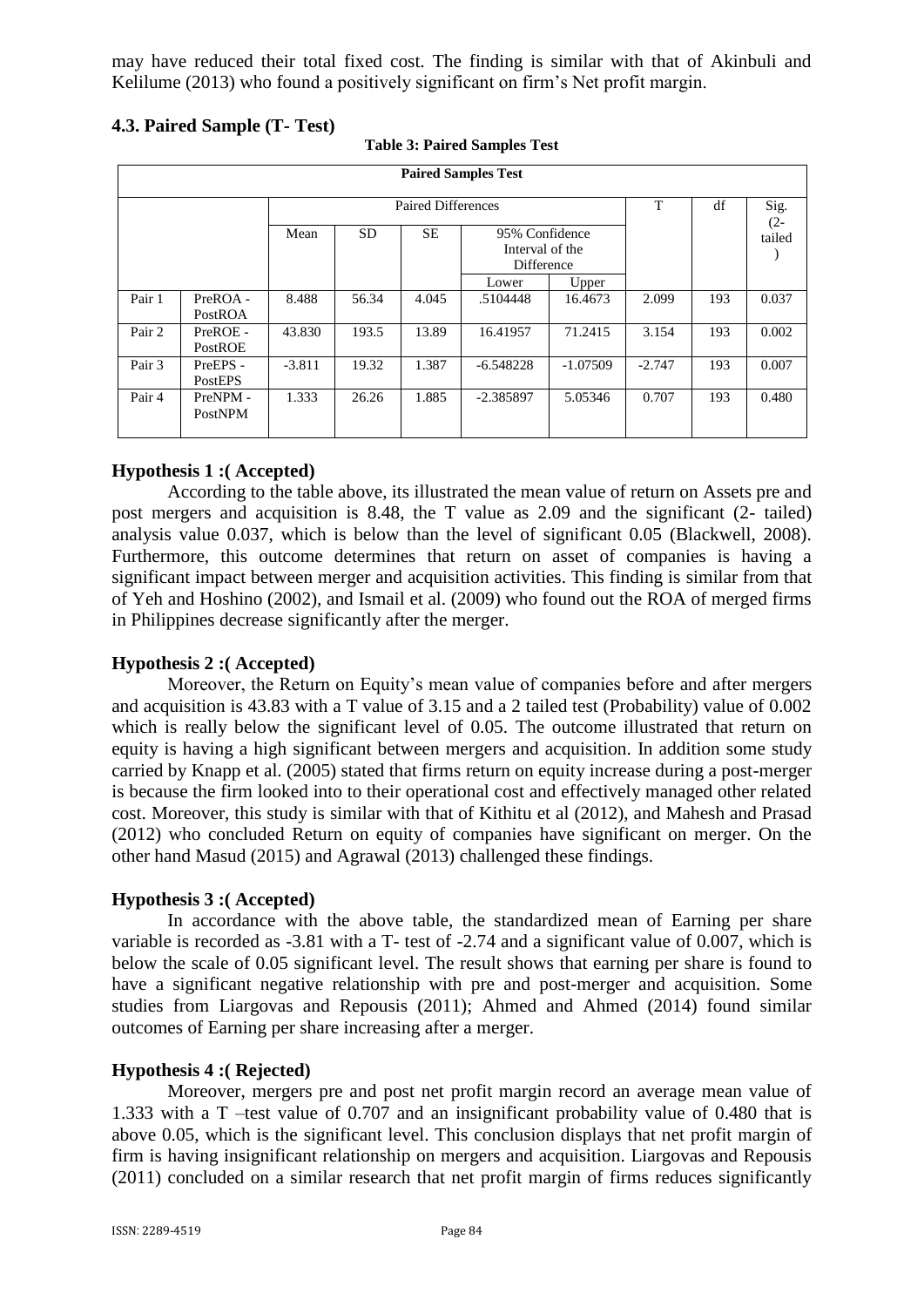after a merger, while consequently Nangja and Agrawal (2013), concluded on the other way round.

# **5. DISCUSSION OF FINDINGS**

### **H1: Mergers and acquisition has a significant impact on ROA**

Return on assets is seen having a probability of 0.037, which is significant on merger because it's below the significant level of 0.5. The descriptive table shows ROA reduces significantly from the time of merger and after the merger from 9.8 to 1.3 on mean. This is because acquired firms didn't expand their operational cost after the merger so they build on utilizing their resources and also companies extensively use their discretionary accruals prior to the merger and acquisition. Market movement and economic growth of the UK economic was also an influence of the decrease of return on assets, therefore return on assets decrease significantly after the merger. Studies done by Yeh and Hoshino (2002), and Ismail et al. (2009) in the Philippines manufacturing sector and concluded firms return on assets reduces after mergers and acquisition.

### **H2: Mergers and acquisition has a significant impact on ROE**

Companies' return on equity probability value is 0.002, which is highly significant on mergers but the descriptive table illustrates that firm's return on equity decrease significantly after merger from 54.64 to 10.81, which is 44% reduction. The UK firm build on their profitability and expanded their operational cost after undergoing the merger, the high significant of return on equity is also has a result of companies making greater reserves accumulation, safeguarding shareholders value and improving management of funds. Khrawish (2011) concluded return on equity of firm's decreases after acquisition of companies.

### **H3: Mergers and acquisition has a significant impact on EPS**

The companies earning per share is having a probability value of 0.007 but a negative relationship value of -3.81, which is weak on mergers and acquisition. It's illustrated in the descriptive table that earning per increase 3% after the merger. This increment of earning per share is due to some factors like the firms going through buyback programs where the companies share is been sold out by their promoters and also the firms had made a lot of sales after the merger which increase its Operational Profits. The reason is also after a merger firms invested in other projects therefore their revenue incline and share earnings increases. Ahmed and Ahmed (2014) conducted studies on earning per share on US companies and concluded that the share of shareholders increases significantly after a merger.

#### **H4: Mergers and acquisition has a significant impact on NPM**

Companies' net profit margin probability value is 0.48, which is above the normal significant level of 0.5 and the descriptive table show the EPS reduces around 1% from 9.63 to 8.29 after the merger. This decline of earning per share is due as a result of firm complex organizational structures and the lessened managerial efficiency that leading to losing control affect the company efficiency of M&A toward performance (Ravenscraft and Scherer, 1989). And also another analysis is done by Mahesh and Prasad (2012) that firms external factors together with its internal factors such as higher expenses and financial charges, non-strategic decision from managers and operational inefficiency affects net profit margin negatively and results to a significant lost. On the other hand Nangja and Agrawal (2013), says net profit margin increased after mergers when they conducted a study on Indian pharmaceutical industry.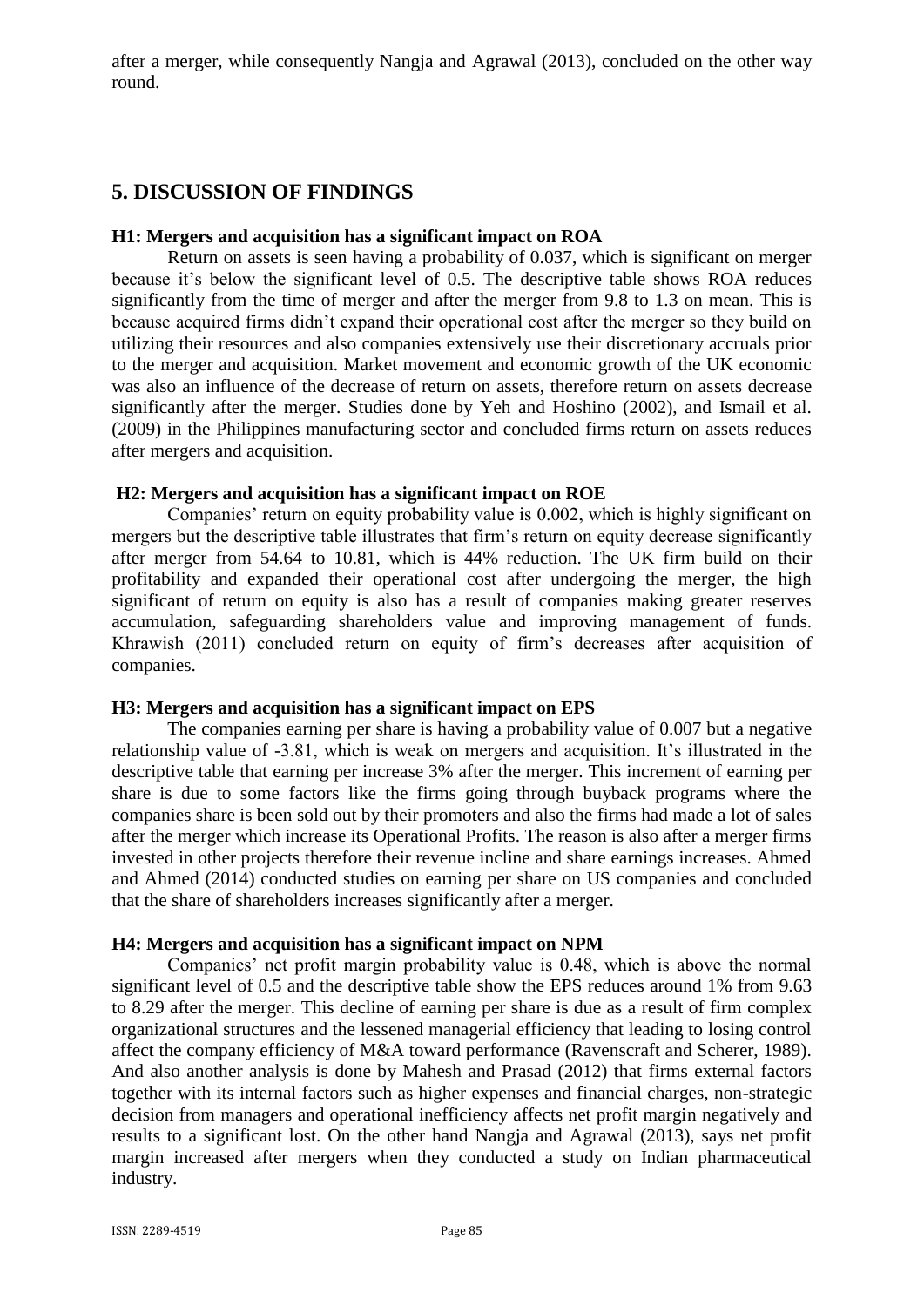| <b>Hypotheses</b>                 | <b>Significant level/ Results</b> | <b>Explanation</b>                      |
|-----------------------------------|-----------------------------------|-----------------------------------------|
| H1: Mergers and acquisition has a | 0.037                             | The P-value is 0.037, which is below    |
| significant impact on ROA         |                                   | the significant level of 0.05. This     |
|                                   | Accepted                          | illustrates mergers $\&$ acquisition is |
|                                   |                                   | significant on ROA.                     |
| H2: Mergers and acquisition has a | 0.002                             | The P-value is 0.002, which is below    |
| significant impact on ROE         |                                   | the significant level of 0.05. This     |
|                                   | Accepted                          | illustrates mergers $\&$ acquisition is |
|                                   |                                   | significant on ROE.                     |
| H3: Mergers and acquisition has a | 0.007                             | The P-value is 0.007, which is below    |
| significant impact on EPS         |                                   | the significant level of 0.05. This     |
|                                   | Accepted                          | illustrate mergers $\&$ acquisition is  |
|                                   |                                   | significant on EPS                      |
| H4: Mergers and acquisition has a | 0.480                             | The P-value is 0.480, which is above    |
| significant impact on NPM         |                                   | the significant level of 0.05. This     |
|                                   | Rejected                          | illustrates mergers $\&$ acquisition is |
|                                   |                                   | insignificant on ROA.                   |

**Table 4: Hypotheses**

# **6. CONCLUSION AND RECOMMENDATION**

This study was carried out mainly to examine and analyze the effects of mergers and acquisitions on the financial performance of UK companies in 2011, in which the variables taken are Return on assets, Return on equity, Earning per share and net profit margin. The sample size of 40 companies that has undergone mergers and acquisitions in United Kingdom is selected from the 610 mergers and acquisitions transactions. Thereby, in this section, a subsequent discussion is done to investigate the impact of the research objective are accomplished. The initial objective is to examine the impact of mergers and acquisitions on ROA and by referring to the paired sample test, the results shows that the total mergers and acquired firms used in as sample size encounter significant reduction on return on assets before and after mergers. As per earlier chapter from the result we can see there is a reduction, which still have an effect on ROA. Therefore we can conclude that mergers and acquisitions will significantly effects the sperformance of firm hence returns on assets. The second objective is to examine the impact of merger and acquisition on return on equity and as for the paired sample analysis; the results signified that the merged firms in the sample size encounter a reduction in return on equity before and after mergers. Furthermore, the sample on the other hand ROE found a sophisticated level of significant than ROA, which means return on equity have more effect on financial performance. Thus it can be finalize that if the value of return on equity is significant then it's having an effect on mergers and acquisition activities.

As for the third objective is to examine the impact of merger and acquisition on Earning per shares, the results outcomes shows that merged firm from the study sample size encounter an increment on earning per share from pre to post merger and acquisition. However, there is no significant difference in EPS even before and after the merger although there is slightly increment but the significant is low. Moreover, the results are slightly difference before and after the merger and acquisition. There is an increment of 3% which means EPS increased after the mergers on the selected sample size. For the last objective, which is to examine the impact of merger and acquisition on Net Profit Margin and as for the paired sample analysis, the outcome illustrate that merged and acquired firms in the study sample size meet a decline on net profit margin before and after the consolidation which is from 9.63 to 8.29 respectively (1% decline). The T-test analysis shows an insignificant value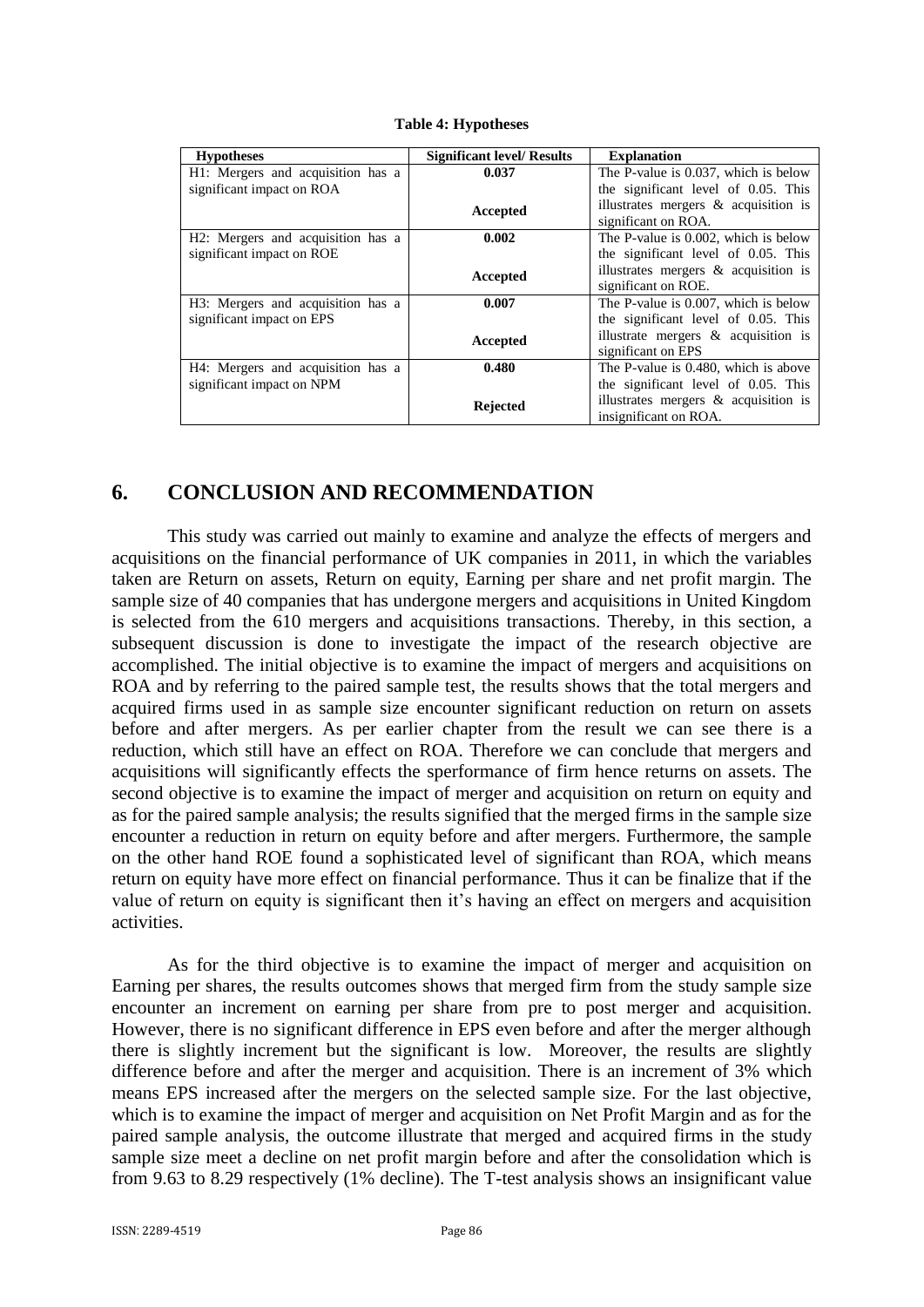of net profit margin, which is 0.480 that is above the normal significant level of 0.5 and this shows that the net profit margin reduces significantly after a merger. Therefore, it can be concluded that if the value of net profit margin is insignificant then it's not having any effects on mergers and acquisition activities.

## **5.1 Recommendations**

Recommendation given for future researchers is to investigate other factors to Measure Company financial performance as the variables used in the study is insignificantly impact mergers and acquisition. Variables such as gross profit, financial leverage, Return on capital employed, market share should be taken. The population sample size can be increased by future research with a wider time span, which will lead to a better outcomes as the effect can be seen only in the long terms and not in the short run. Furthermore, comparison between two stock exchanges from different countries is suggested so that a better result can be generated. Plus, two sectors from the same country can be taken and compared in order to see their differences during mergers and acquisition.

# **5.2 Limitations**

Nevertheless, the appearance of limitation is a commonality in every study and this study also had it certain limits. First of all, the small sample size is chosen due to unavailability of information from certain companies. Moreover, the time span given for the research is five months, which is very limited for the study. In auxiliary, the complexity of obtaining the correct information is there since the writer is having inadequate experience regarding on how to manage tools to run and analyze the data.

# **5.3 Future Research Direction**

For future research, it is advisable to have a wider approach by concentrate on a selected sector in order to have more significant results. Besides that, larger sample size and other financial variables such as gross profit margin, financial leverage, return on capital employed, market growth, sales growth should be taken so that better outcome can be generated. Other than that, two stock exchanges from different countries can be used for comparison and analyze them.

# **References**

Adair, J. (1973) Action-Centred Leadership. New York,:McGraw-Hill.

- Aryee, S., Walumbwa, F. O., Zhou, Q., & Hartnell, C. A. (2012). Transformational leadership, innovative behavior, and task performance: Test of mediation and moderation processes. Human Performance, 25(1), 1-25.
- Asrar-ul-Haq, M., & Kuchinke, K. P. (2016). Impact of leadership styles on employees' attitude towards their leader and performance: Empirical evidence from Pakistani banks. Future Business Journal, 2(1), 54-64.
- Avery, G.C. (2004) Understanding Leadership: Paradigms and Cases. London: Sage.
- Avolio, B.J. (1999) Full Leadership Development: Building the Vital Forces in Organizations. Thousand Oaks, CA: Sage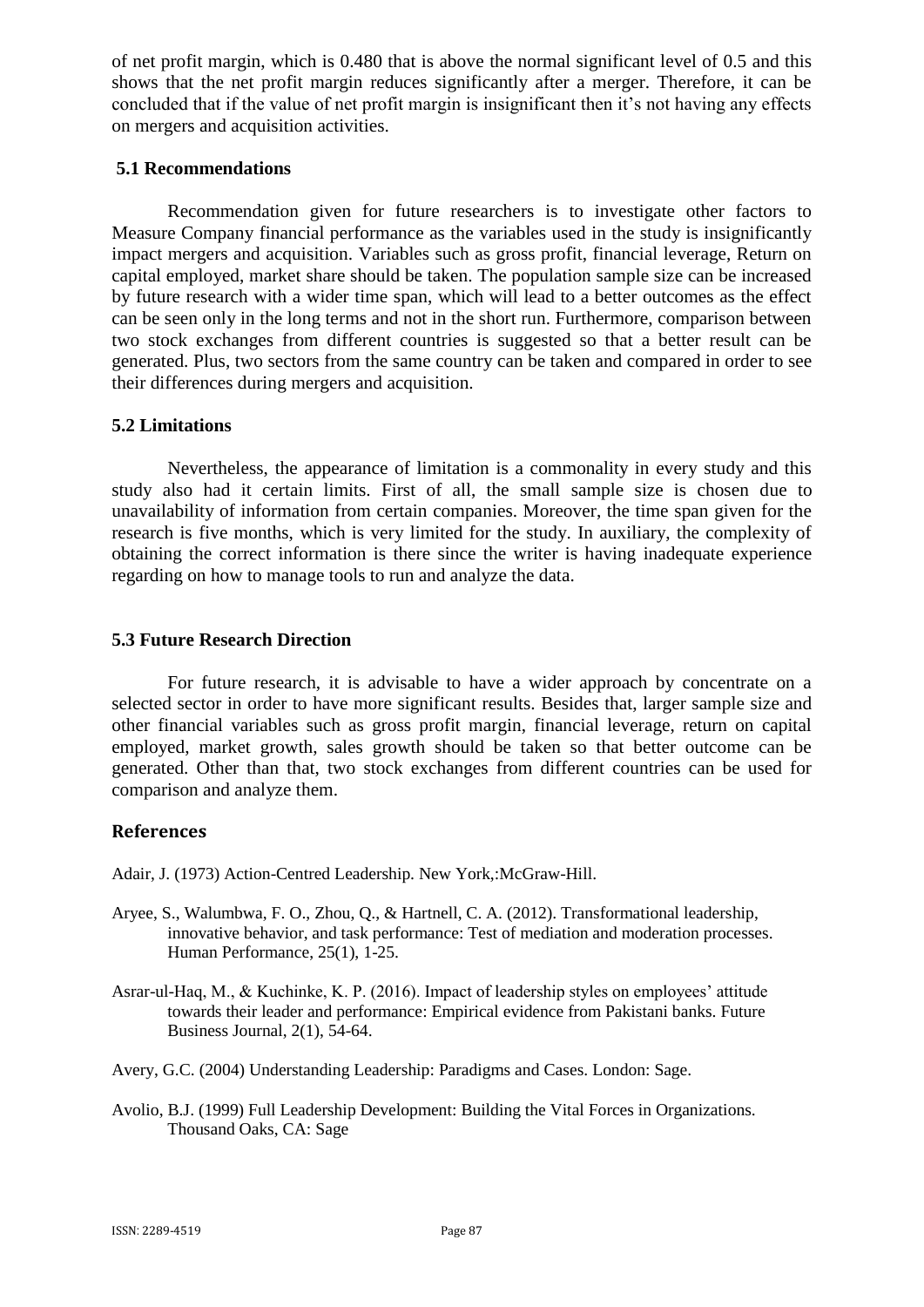- Bagozzi,R.P. & Yi,Y.(1988). On the Evalution of Structural Equation Models. Journal of the Academy of Marketing Science,16(1):74-95
- Bass, B.M. and Avolio, B.J. (1994) Improving organizational effectiveness through transformational leadership. Thousand Oaks, CA: Sage Publications
- Belbin, R. M. (1993) Team Roles at Work. Oxford: Butterworth-Heinemann.
- Bennis, W. (1998) Rethinking leadership. Executive Excellence, 15(2):7-8
- Benoliel, P., & Somech, A. (2014). The health and performance effects of participative leadership: Exploring the moderating role of the Big Five personality dimensions. European Journal of Work and Organizational Psychology, 23(2), 277-294.
- Bergsteiner, H. (2005) Bergsteiner's Leadership Matrix. Unpublished Paper, MGSM, Australia.
- Berson, Y., Shamair, B., Avolio, B.J. and Popper, M. (2001) The relationship between vision strength, leadership style & context. The Leadership Quarterly, 12: 53-73
- Braun, S., Peus, C., Weisweiler, S., & Frey, D. (2013). Transformational leadership, job satisfaction, and team performance: A multilevel mediation model of trust. The Leadership Quarterly, 24(1), 270-283.
- Breevaart, K., Bakker, A., Hetland, J., Demerouti, E., Olsen, O. K., & Espevik, R. (2014). Daily transactional and transformational leadership and daily employee engagement. Journal of occupational and organizational psychology, 87(1), 138-157.
- Burns, J. M. (1978) Leadership. New York: Harper & Row.
- Carter, M. Z., Armenakis, A. A., Feild, H. S., & Mossholder, K. W. (2013). Transformational leadership, relationship quality, and employee performance during continuous incremental organizational change. Journal of Organizational Behavior, 34(7), 942-958.
- Chen, X. P., Eberly, M. B., Chiang, T. J., Farh, J. L., & Cheng, B. S. (2014). Affective trust in Chinese leaders linking paternalistic leadership to employee performance. Journal of Management, 40(3), 796-819.
- Chiniara, M., & Bentein, K. (2016). Linking servant leadership to individual performance: Differentiating the mediating role of autonomy, competence and relatedness need satisfaction. The Leadership Quarterly, 27(1), 124-141.
- Choudhary, A. I., Akhtar, S. A., & Zaheer, A. (2013). Impact of transformational and servant leadership on organizational performance: A comparative analysis. Journal of Business Ethics, 116(2), 433-440.
- Conger, J.A. (1999) Charismatic & transformational leadership in organizations: An insider's perspective on these developing streams of research. The Leadership Quarterly, 10(2): 45- 169.
- Cronbach,L.J.(1951). Coefficient Alpha and the Internal Structure of Tests, Psychometrika,6(3): 297- 334
- Daft, R. L. (2005). The leadership experience. (3rd Ed). Toronto: Thompson South Western.
- Dalluay, V. S., & Jalagat, R. C. (2016). Impacts of Leadership Style Effectiveness of Managers and Department Heads to Employees' Job Satisfaction and Performance on Selected Small-Scale Businesses in Cavite, Philippines. International Journal Of Recent Advances In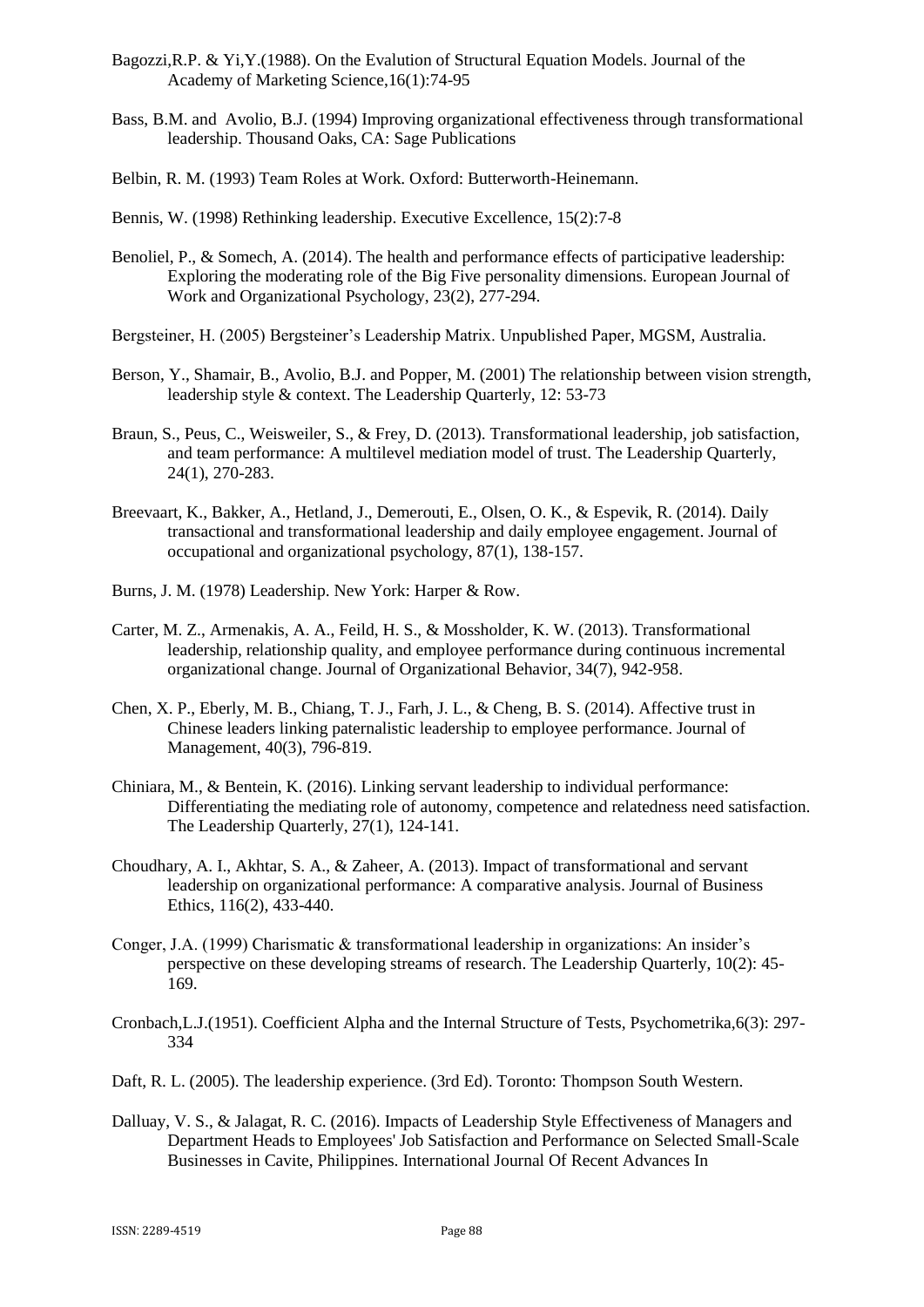Organizational Behaviour & Decision Sciences, 2(2), 734-751. http://globalbizresearch.org/files/5055\_ijraob\_van-s-dalluay\_revenio-c-jalagat-399974.pdf

- Den Hartog, D. N. and Koopman, P. L. (2001). Leadership in organizations. In, N. Anderson, D.S. Ones, H. K. Sinangil, and C. Viswesvaran (Eds.), Handbook of Industrial and Organizational Psychology, Vol. 2 (pp. 166-187). London: Sage.
- Drath, W.H. (2001) The Deep Blue Sea: Rethinking the Source of Leadership. San Francisco, CA: Jossey-Bass
- Dubinsky, A.J., Yammarino, F.J., Jolson, M.A. and Spangler, W.D. (1995) Transformational leadership: An initial investigation in sales management. Journal of Personal Selling & Sales Management, 15: 17-31.
- Duignan, P. A., & Macpherson, J. T. (1992). Educative leadership: A practical theory for new administrators and managers. London: Falmer Press.
- Dumdum, U. R., Lowe, K. B. & Avolio, B. J. (2002).A meta-analysis of transformational and transactional leadership correlates of effectiveness and satisfaction: An update and extension. In B. J. Avolio & F.J.Yammarino (eds.), Transformational and Charismatic leadership: The road ahead, 2, 35-66.Oxford, U.K: Elsevier Sciences
- Fiedler, (1967) A Theory of Leadership Effectiveness. NewYork: McGraw-Hill
- Gilmore, P. L., Hu, X., Wei, F., Tetrick, L. E., & Zaccaro, S. J. (2013). Positive affectivity neutralizes transformational leadership's influence on creative performance and organizational citizenship behaviors. Journal of Organizational Behavior, 34(8), 1061-1075.
- Glendon, A. I., Clarke, S. G., and McKenna, E. F. (2006). Human safety and risk management (2nd edition). Boca Raton, FL: CRC Press.
- Greenleaf, R. (1970) Servant as Leader. Center for Applied Studies.
- Herman, H. M., & Chiu, W. C. (2014). Transformational leadership and job performance: A social identity perspective. Journal of Business Research, 67(1), 2827-2835.
- Hersey, P. and K.H. Blanchard (1977) Management of Organizational Behaviour. Englewood Cliffs NJ: Prentice Hall
- House, R.J. and Aditya, R.N. (1997) The social scientific study of leadership: Quo Vadis? Journal of Management, 3(23): 409-473.
- Hoy, D., & Miskel, C. (2008). Educational Administration: Theory, Research, and Practice. Boston: McGrawHill companies.
- Huijun, Y., & Jianjun, Y. (2015). Transactional Leadership, Competitive Intensity, Technological Innovation Choices and Firm Performance. Journal of Management, 4, 001.
- Humphreys, J. H. (2002). Trnasformational leader behavior, proximity and successful services marketing. Journal of Services Marketing, 16(6), 487-502
- Hwang, S. J., Quast, L. N., Center, B. A., Chung, C. T. N., Hahn, H. J., & Wohkittel, J. (2015). The impact of leadership behaviours on leaders' perceived job performance across cultures: comparing the role of charismatic, directive, participative, and supportive leadership behaviours in the US and four Confucian Asian countries. Human Resource Development International, 18(3), 259-277.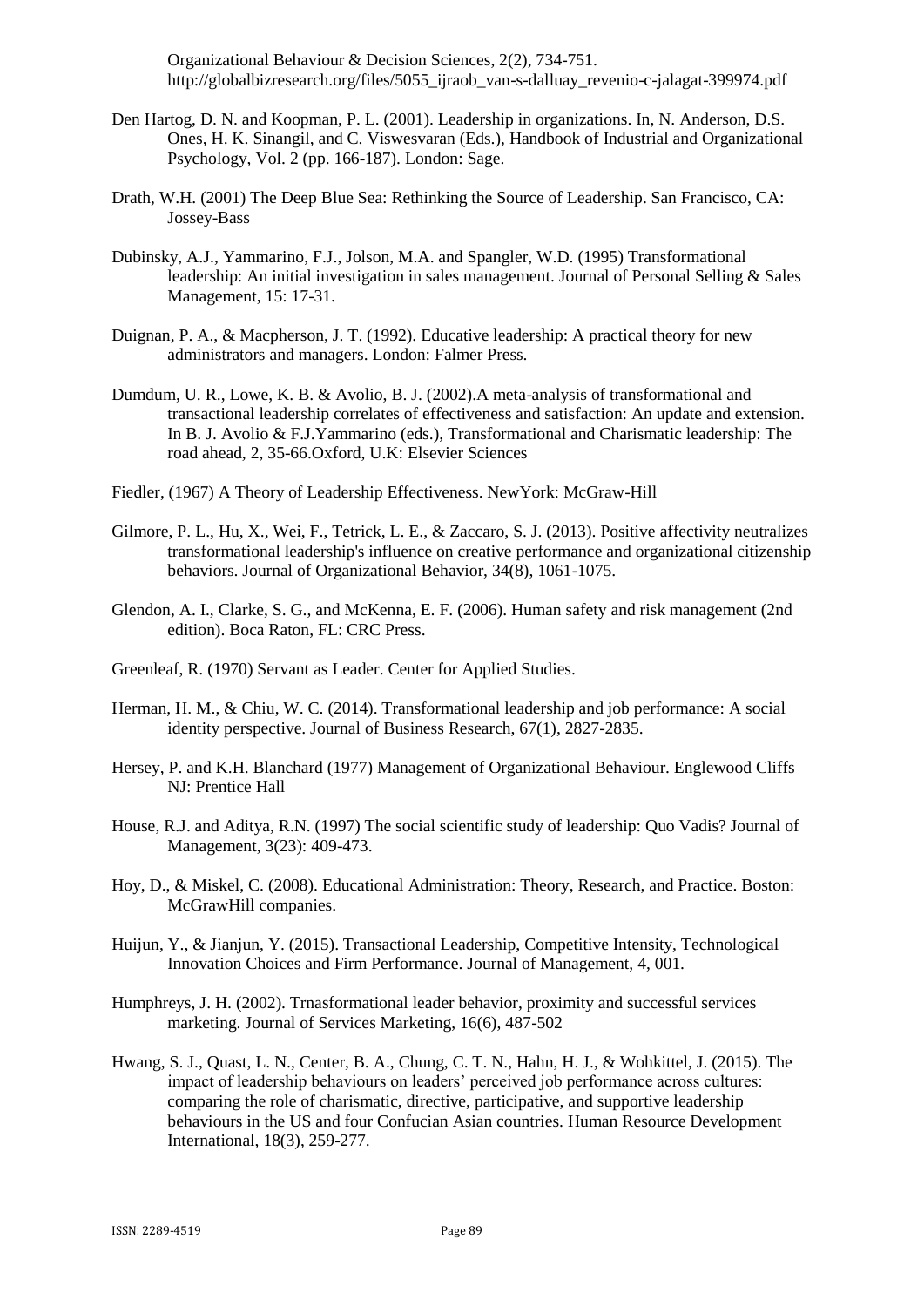- Imtiaz, S. & Ahmed, M. S. (2009). The impact of stress on employee productivity, performance and turn over: An important managerial issue. International Review of Business Research Paper, 5(4), 468‐477.
- Iqbal, N., Anwar, S. and Haider, N(2015). Effect of Leadership Style on Employee Performance. Arabian Journal of Business and Management Review, 5(5), 1-6.
- ISPAS, A. (2012). The Perceived Leadership Style and Employee Performance in Hotel Industry a Dual Approach. Review Of International Comparative Management / Revista De Management Comparat International, 13(2), 294-304.
- Ivancevich, K., John, M., & Matteson. (2008). Organizational Behavior and Management. Jakarta: Eason
- Jenkins, T. (2013). Reflections on Kenneth E. Boulding's The Image: Glimpsing the Roots of Peace Education Pedagogy. Journal of Peace Education and Social justice, 7(1), 27-37.
- Jing, F. F., & Avery, G. C. (2011). Missing links in understanding the relationship between leadership and organizational performance. International Business & Economics Research Journal (IBER), 7(5), pp.67-78.
- Judge, T. A., Piccolo, R. F. & Ilies, R. (2004). The forgotten ones? The validity of consideration and initiating structure in leadership research. Journal of Applied Psychology, 89, 36-51.
- Judge, T.A. and Piccolo, R.F. (2004) Transformational & transactional leadership: A meta-analytic test of their relative validity. Journal of Applied Psychology, 89(5): 755-768
- Keller, R.T. (2006) Transformational leadership, initiating structure & substitutes for leadership: A longitudinal study of research & development project team performance. Journal of Applied Psychology, 91(1): 202-210
- Kelloway, E. K. and Barling, J. (2010). Leadership development as an intervention in occupational health psychology. Work & Stress, 24 (3), 260-279.
- Khine, M. S. (Ed.). (2013). Application of structural equation modeling in educational research and practice. Sense Publishers
- Kim, C., & Schachter, H. L. (2015). Exploring Followership in a Public Setting Is It a Missing Link Between Participative Leadership and Organizational Performance?. The American Review of Public Administration, 45(4), 436-457.
- Kissi, J., Dainty, A., & Tuuli, M. (2013). Examining the role of transformational leadership of portfolio managers in project performance. International Journal of project management, 31(4), 485-497.
- Kour, R., Vaishali, & Andotra, N. (2016). Leadership Styles and Job Satisfaction among Employees: A study of Women Leaders in J&K Service Sectors. International Journal On Leadership, 4(1), 34-41.
- Kovjanic, S., Schuh, S. C., & Jonas, K. (2013). Transformational leadership and performance: An experimental investigation of the mediating effects of basic needs satisfaction and work engagement. Journal of occupational and organizational psychology, 86(4), 543-555.
- Leroy, H., Anseel, F., Gardner, W. L., & Sels, L. (2015). Authentic Leadership, Authentic Followership, Basic Need Satisfaction, and Work Role Performance A Cross-Level Study. Journal of Management, 41(6), 1677-1697.
- Lewin, K. (1935) A Dynamic Theory of Personality. New York, McGraw Hill.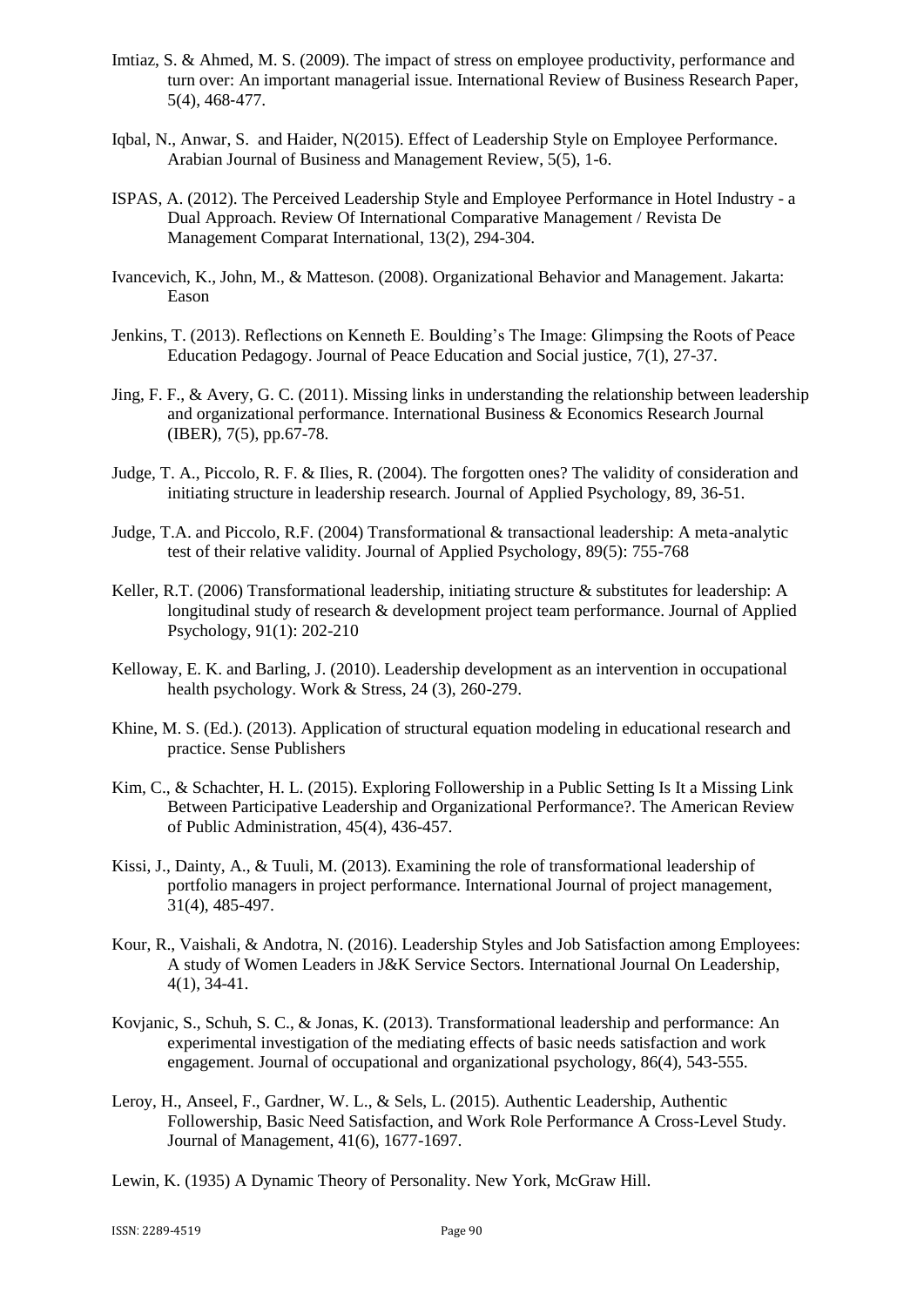- Liden, R. C., Wayne, S. J., Liao, C., & Meuser, J. D. (2014). Servant leadership and serving culture: Influence on individual and unit performance. Academy of Management Journal, 57(5), 1434- 1452.
- Liu, W., Lepak, D. P., Takeuchi, R., & Sims, H. P. (2003). Matching leadership styles with employment modes: Strategic human resource management perspective. Human Resource Management Review, 13, 127-152
- Locander, W. B., Hamilton, F., Ladik, D., & Stuart, J. (2002). Developing a leadership-rich culture: The missing link to creating a market-focused organization. Journal of Market-Focused Management, 5, 149-163
- Mahdi, O. R., Mohd, E. S. B. G., & Almsafir, M. K. (2014). Empirical study on the impact of leadership behavior on organizational commitment in plantation companies in Malaysia. Procedia-Social and Behavioral Sciences, 109, 1076-1087.
- Malhotra, N.K.(2002). Marketing research: an applied orientation (3rd ed.). New Delhi: Pearson Education Asia
- McCann, J. T., Graves, D., & Cox, L. (2014). Servant leadership, employee satisfaction, and organizational performance in rural community hospitals. International Journal of Business and Management, 9(10), 28-38
- McGregor, D. (1960) The Human Side of Enterprise. New York: McGraw Hill.
- Mohammed, U.D., Yusuf, M.O., Sanni, I.M., Ifeyinwa, T.N., Bature, N.U and Kazeem, A.O (2014). The Relationship between Leadership Styles and Employees' Performance in Organizations (A Study of Selected Business Organizations in Federal Capital Territory, Abuja Nigeria). European Journal of Business and Management, 6(22), p.1-11. Available http://citeseerx.ist.psu.edu/viewdoc/download?doi=10.1.1.684.9954&rep=rep1&type=pdf
- Mulki, J. P., Caemmerer, B., & Heggde, G. S. (2015). Leadership style, salesperson's work effort and job performance: the influence of power distance. Journal Of Personal Selling & Sales Management, 35(1), 3-22. doi:10.1080/08853134.2014.958157
- Newman, A., Rose, P. S., & Teo, S. T. (2014). The Role of Participative Leadership and Trust‐Based Mechanisms in Eliciting Intern Performance: Evidence from China. Human Resource Management, 55(1), 53-67
- Northouse, P. G. (2010). Leadership: Theory and practice (5th edition). Thousand Oaks, CA: Sage
- Nunnally,J.C. & Bernstein. (1994). Ira Psychometrics Theory. New York: Mcgraw Hill.
- Peterson, S. J., Walumbwa, F. O., Avolio, B. J., & Hannah, S. T. (2012). RETRACTED: The relationship between authentic leadership and follower job performance: The mediating role of follower positivity in extreme contexts. The Leadership Quarterly, 23(3), 502-516.
- Price, T. L. (2003). The ethics of authentic transformational leadership. The Leadership Quarterly, 14 (1), 67-81.
- Robbins, S. P. (2006). Organizational behavior. PT Index, Jakarta: Gramedia Group.
- Rowe, W.G. (2001) Creating wealth in organizations: The role of strategic leadership. Academy of Management Executive, 15: 81-94.
- Rowld, J. & Schlotz, W. (2009). Transformational and transactional leadership and followers'chronic stress. Leadership Review, 9, 35-48